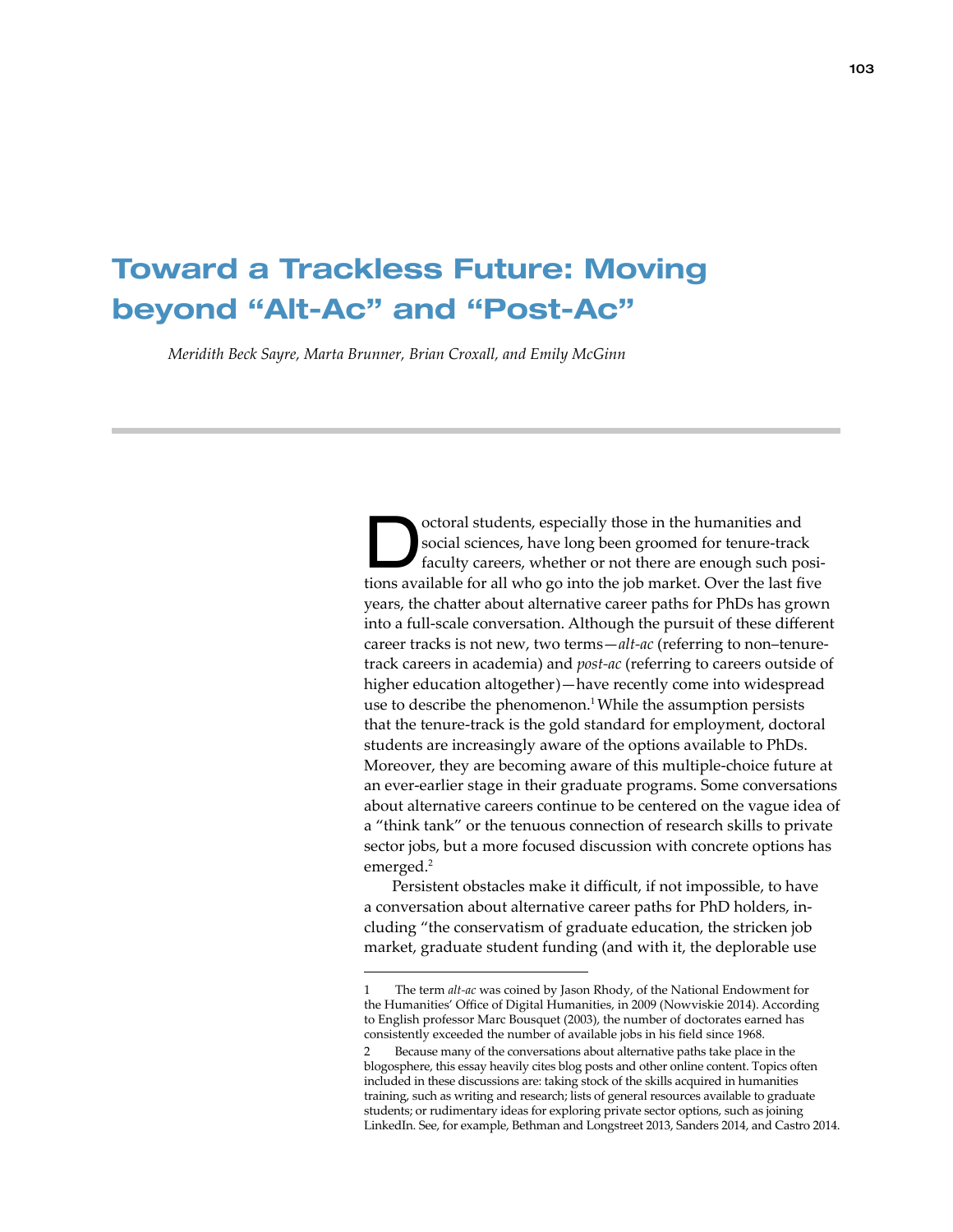of contingent labor in the American university), the increasing time to degree, and the role of collaboration in our individualistic graduate school culture" (Cassuto and Jay 2015, 81). Graduate curricula, especially in the humanities, are not well aligned with career options other than the tenure track.<sup>3</sup> Although, as Marc Bousquet asserts, there are actually plenty of jobs for all of the doctoral candidates currently ready to join the job market, more and more of that work is being shunted into low-paying teaching assistantships, lectureships, visiting professorships, laboratory staff roles, and other contract positions (see Bousquet 2002; see also Bousquet in Gee et al. 2010). Colleges and universities have come to depend upon this contingent labor, and because the pool of laborers is plentiful, these institutions have little incentive to change.

Despite increasing awareness of the serious structural challenges within the academy, very little has been done to change the situation; indeed, since the 2008 recession, the problems have accelerated with more and more tenure-track positions being cut in response to shrinking endowments, vanishing state funding, and national conversations about "shovel-ready" job skills. It seems that the structural situation with the higher education labor market is problematic and ultimately unsustainable. In the meantime, however, the alt-ac and post-ac sectors stand to benefit from the skills and expertise held by those with the doctorate. In turn, those of us in these environments can help PhD holders get a better return on the costly material and intangible investments that they have made in the course of their graduate careers.

In light of the number of talented PhDs who will not get tenuretrack jobs, we believe there are abundant opportunities to create more programmatic ways to channel good people into other sectors, whether within or outside the academy. The Council on Library and Information Resources (CLIR) Postdoctoral Fellowship Program is one example of such a programmatic approach—in this case, one that matches the skills and expertise of doctorally trained individuals with the needs of academic libraries. Normalizing such programmatic efforts would help define graduate education less by tracks and more by a matching of higher education training with the needs of a variety of sectors.

## **Context**

The National Science Foundation's *Survey of Earned Doctorates* tells us that 5,662 people graduated with a PhD in the humanities in 2013 (National Science Foundation 2013). According to the survey, 2,074

<sup>3</sup> Some critics have called into question the role of the dissertation in perpetuating this disconnect, arguing that a book-length monograph on a single, exhaustively researched subject really prepares individuals only for the books they must write on the tenure track. Broadening the options for a capstone project for the PhD, the arguments suggest, will open pathways for those who want to pursue additional opportunities outside academia. See Smith 2010; Modern Language Association 2014b, 14-15; Cassuto and Jay 2015.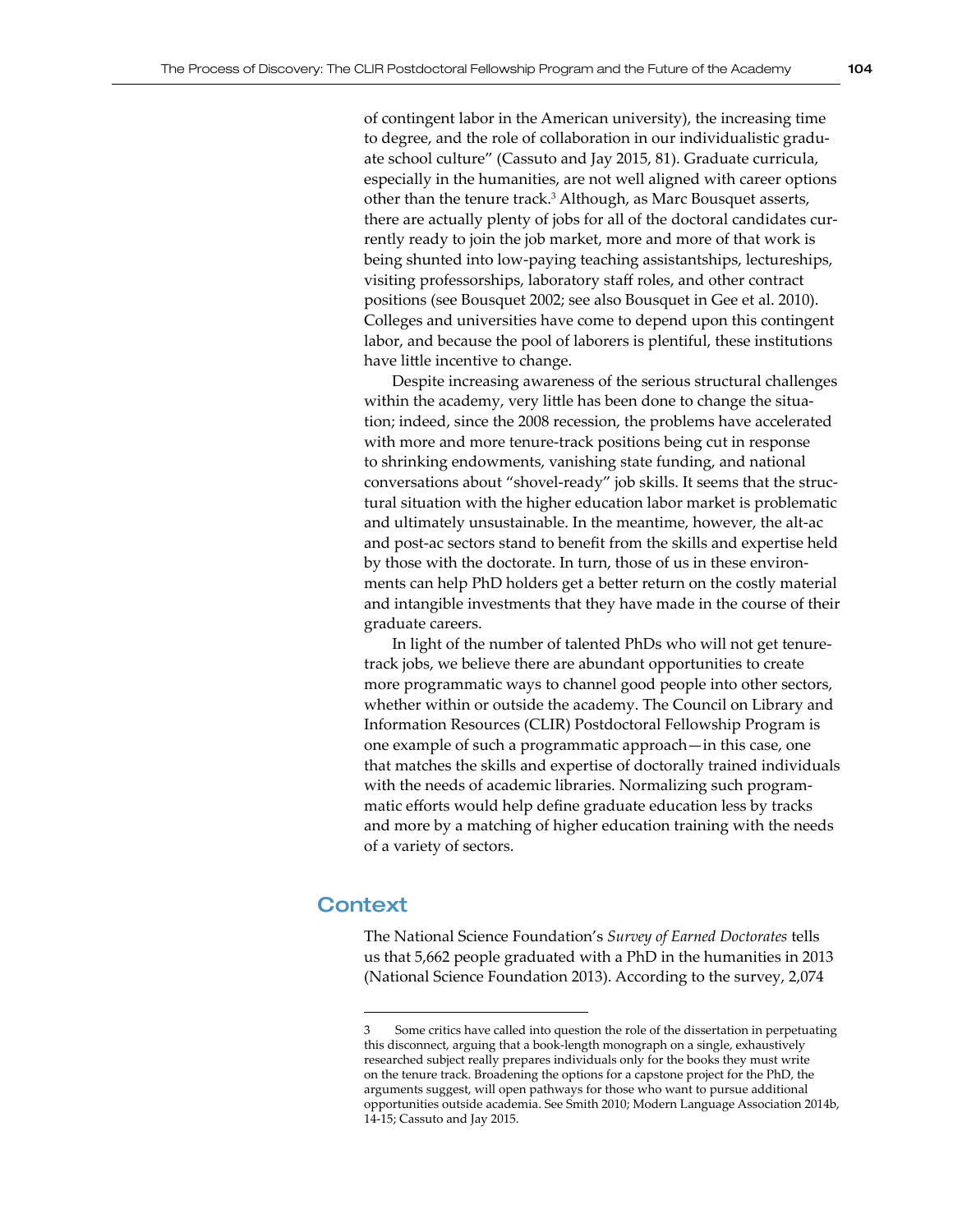of these graduates found some form of employment; 82.7 percent of these found a position within the academy (whether in a tenuretrack position, a postdoc, lectureship, or contingent), and the rest found a home in private sector or government positions. Another 560 made other plans or decided to pursue an additional course of study. Of those who responded to this question, 2,130 graduates were without a job and without definite plans following graduation.<sup>4</sup> These new graduates joined the previous year's 2,830 PhDs who did not immediately find a job. In short, there were more people who did not get jobs in the academy than did, even if one includes the positions that are not sustainable in the long term. These data on PhD placement in the humanities, although slim, make it plain that "alternative" career paths to the tenure-track are not—and may never have been—unusual, but are the norm for approximately one-third to onehalf of all PhDs.

According to the Association of Departments of English and the Modern Language Association (MLA) surveys of PhD placement rates, the numbers seen in the NSF's survey are in fact typical.<sup>5</sup> Between 1977 and 1997, the rate of tenure-track placement for PhDs in English averaged 44 percent in the years surveyed, with a high of 51.1 percent in the 1991–1992 survey and a low of 35 percent in the 1996–1997 survey (Laurence 1998). The MLA's final report of this kind for the 2006–2007 year showed a rate of 49.2 percent (Modern Language Association 2011).

The story is similar across the humanities. One analysis of data compiled by the American Historical Association (AHA) suggested that only 29–55 percent of graduates from the 20 largest history departments in the United States went to tenure-track positions between 1989 and 1998, while graduates from smaller departments fared less well (Margadant 1999). Another, more recent, analysis of 2,500 PhDs who earned doctorates in history between 1998 and 2009 found that only 50.6 percent were employed in tenure-track positions in a four-year institution (Wood and Townsend 2013). These studies support the remark of Anthony Grafton and James Grossman that, since 1972, "the number of openings in history departments has consistently fallen short, sometimes by a very wide margin, of the number of doctorates awarded" (2011). A recent report from the Council of Graduate Schools, *Understanding PhD Career Pathways for Program Improvement*, surveyed the available data across the humanities, social sciences, and sciences, to echo these numbers: "Roughly one-half of PhD holders find their first jobs in non-academic sectors such as nonprofits and governmental agencies, corporations, and startups" (Allum, Kent, and McCarthy 2014, iii).<sup>6</sup>

These kinds of statistics lend credibility to the "crisis" talk that

<sup>4</sup> Eight hundred ninety-eight respondents did not answer this particular question.

<sup>5</sup> According to the 2014 *Report on the MLA* Job Information List*, 2013-14*, roughly one-third of PhDs end up in non–tenure-track positions with an average of 12 percent landing in what is designated as an "alt-ac" position between 1977 and 1997 (Modern Language Association 2014a).

<sup>6</sup> This figure is supported by both the NSF survey and the data collected by the AHA and MLA, cited earlier.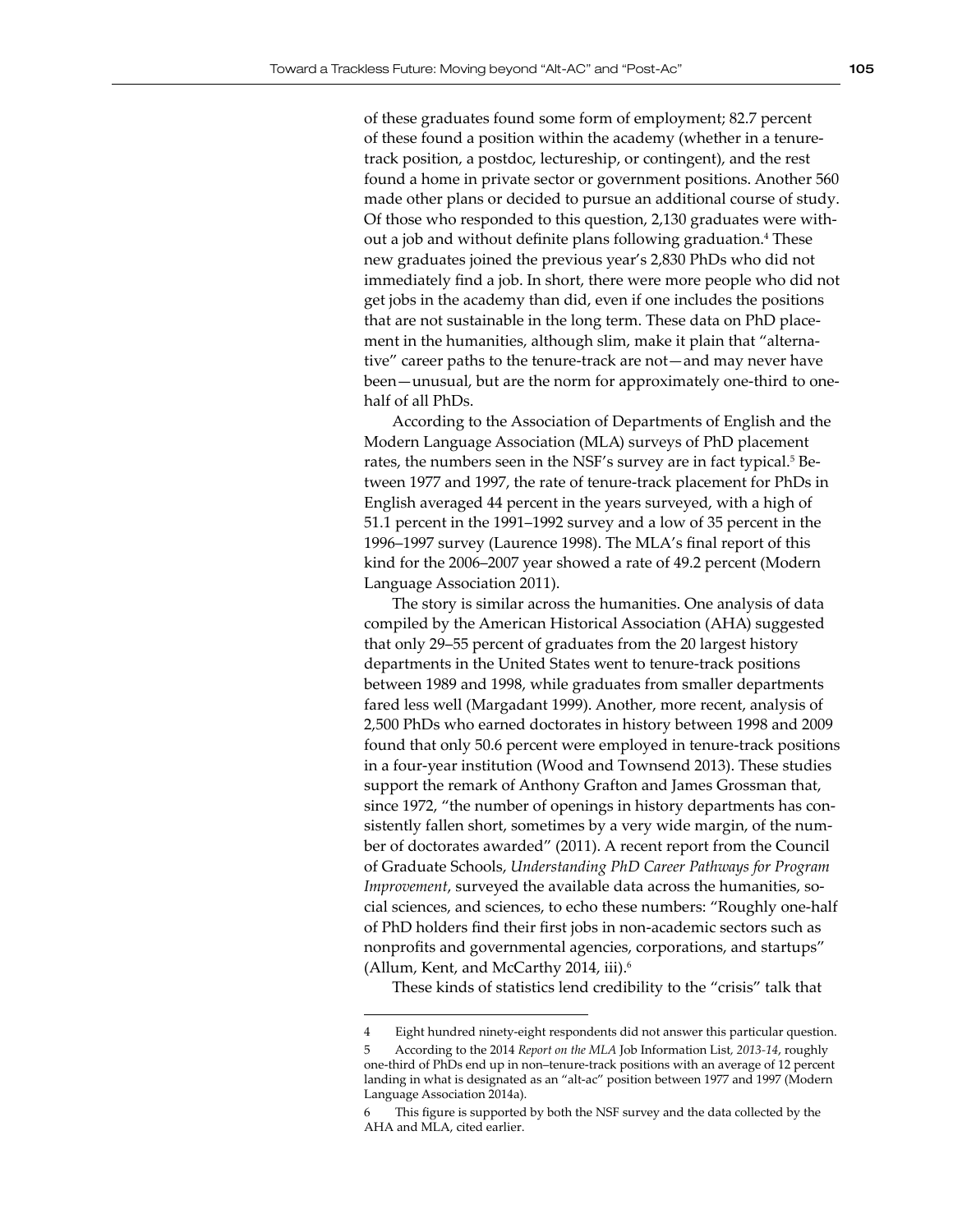has emerged online and in print, where fears that the academy is producing too many PhDs run rampant.<sup>7</sup> Although it is clear that structural issues within academia lie at the root of these fears, it is still all too easy to conclude, at least on an unconscious level, that the 50 percent of PhDs who do not end up in tenure-track jobs are failures (see Croxall 2011; Schuman 2014). In this climate, graduate students often feel that discussing the possibility of a non-academic career track is taboo among their colleagues and that actually pursuing non–tenure-track employment is tantamount to quitting, heresy, or both. As both recent and historical data suggest, however, that only half of PhDs end up in tenure-track jobs, the alt-ac and post-ac tracks are not only necessary options, but pathways that a significant portion of all humanities PhDs travel.

Thanks in part to people like Bethany Nowviskie, a thriving online dialog has developed, primarily in the blogosphere, which has attempted to bring the discussion of alt-ac and post-ac into the open and combat the notion that anything short of a tenure-track job means failure. A growing number of websites—#Alt-Academy, for example—provide free, focused alt-ac content, while paid services, such as The Versatile PhD*,* offer general professional advice for PhDs. Costly career counseling services, such as theprofessorisin.com, have also proliferated in response to the need for practical advice for job seekers both in and outside the academy. The growing availability of these resources, produced by a recent generation of scholars who have charted new territory, helps make visible the models for success beyond the traditional academic world that have always existed. Moreover, the "mainstream" academy is starting to recognize the importance of alternative trajectories, as evidenced by articles such as "No More Plan B: A Very Modest Proposal for Graduate Programs in History," written by the prominent historians Anthony Grafton and James Grossman (2011), or the recently released "Report of the Task Force on Doctoral Study in Modern Language and Literature" from the MLA (2014b).

# Complexities and Limits of the PhD Outside the Academy

Although removing the stigma of pursuing alternate career paths and offering additional training for graduate students will benefit all of academe, there is a danger of promoting the PhD as overly versatile. The rigorous and highly specific training of graduate school is not immediately analogous to the skills typically required outside of the academy. While the larger skills of research, writing, and analysis are valuable in a wide range of occupations, it is not always

<sup>7</sup> Crisis-centered narratives, while bleak in tone, are not necessarily inaccurate or misinformed; see Benton 2009, 2010; Flaherty 2012; Covey 2013; Peabody 2014; and Cuthbert and Molla 2015. (Thomas H. Benton is the former pseudonym of William Pannapacker, who now tends to write under his own name). Although real, the crisis is also rhetorical, as has been explored by Hamilton and Roach 2003, Schmidt 2013, and Drakeman 2013.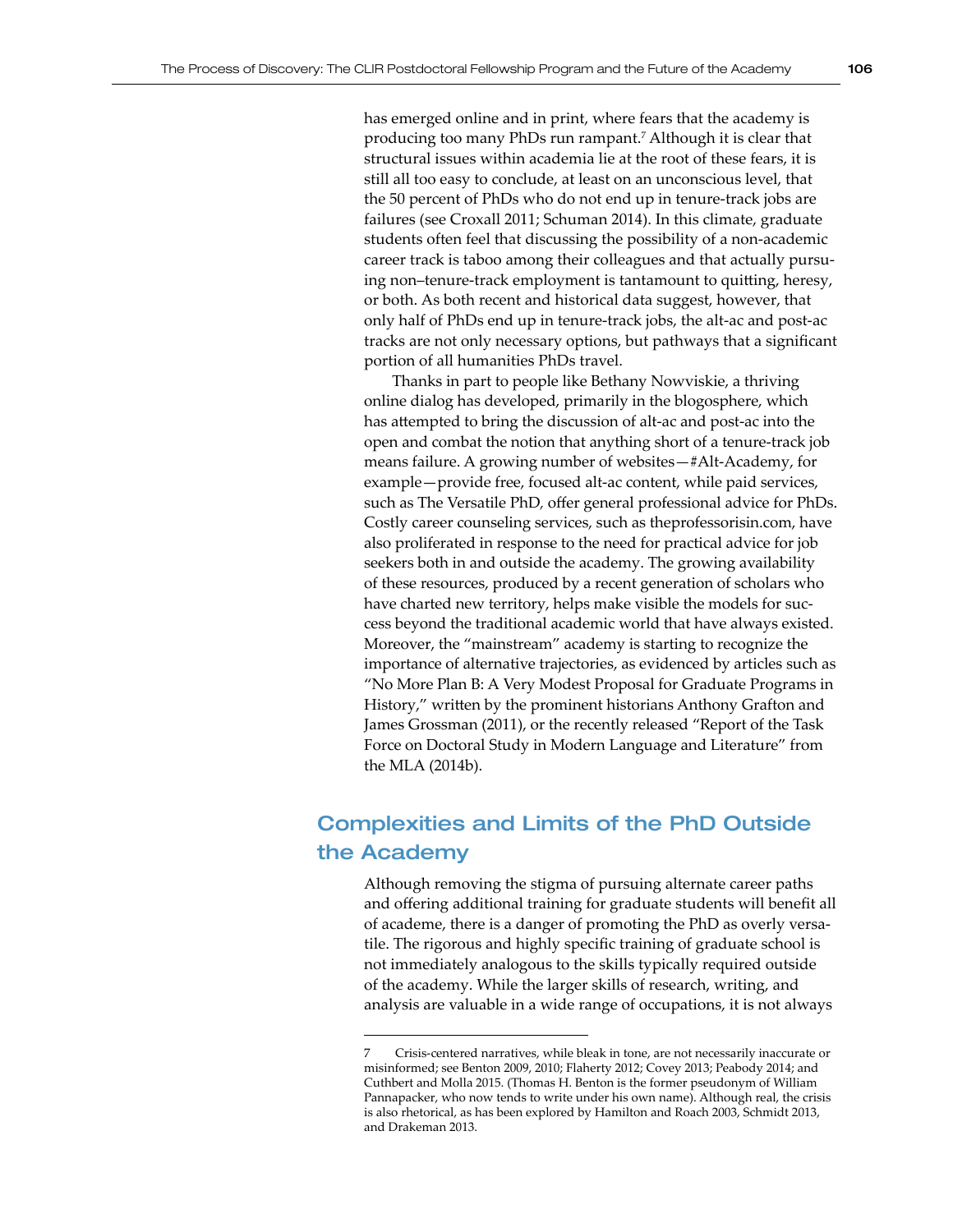self-evident how to translate those skills for a position outside of the traditional academic environment. For this reason, discussions of alternate careers for PhD holders often begin with a list of jobs that might use the same skills that were acquired in graduate school. For instance, the website Beyond the Tenure Track offers a list of the "top 45 jobs for PhDs" in exchange for signing up for the site. The first three, nominally the top choices, are "social impact or social good careers," "public policy" and "think tanks" (Castro 2014). As is often true with these kinds of lists, these categories are elusive, broad enough to sound plausible as new careers, yet so open that there is often no obvious path to entering this field. Although sites like Beyond the Tenure Track work to offer supportive guidance and a broader perspective on the job market outside of the academy, concrete advice is often lacking. Where would one find a job listing for a career in "social good"? What skills would these employers be looking for exactly? What would a compelling resume look like for such a job? In a difficult act of self-translation from academia, where a CV and job letter are matters of formality with a prescribed format, PhDs now have to write materials for an unknown audience with unknown expectations. This step is exactly where many graduate students need the most help, particularly in the humanities, where skill sets are deep but difficult to describe to a non-academic audience.

Advice from potential employers can be the most helpful in charting a new career. One of the few studies to collect data from employers of PhDs outside the academy is Katina Rogers's 2013 report "Humanities Unbound: Supporting Careers and Scholarship Beyond the Tenure Track" for the Scholarly Communication Institute (SCI). Rogers drew on existing scholarship on alt-ac positions, but also collected new data through two phases. The first was a publicfacing [questionnaire](http://libra.virginia.edu/catalog/libra-oa:3500) that solicited information from self-identified alt-ac professionals, while the second phase collected confidential reports from the employers of these same professionals (Rogers 2013, 3). These surveys offer insight into how the PhD and those who hold it are perceived outside the walls of the academy. Because the collection of employer information was confidential, the responses are frank in a way that would be difficult to obtain through other means. Although Rogers's report represents a small sample set of employers in an undefined population, it is some of the only data available on this topic and can at least provide an inroad for further exploration.

The SCI team received employee responses to their survey far beyond their expectations. They had planned for 200 responses and received nearly 800, suggesting that those in alt-ac positions are eager to talk about their experiences. The numbers reveal a deep dissatisfaction with graduate training. The response rate may also signify an impulse to make a positive change for those who might follow them. Even for those surveyed—people who already had found employment in an alt-ac position and were, therefore, successful in the job market—38 percent of the 773 respondents were "not satisfied at all" and another 18 percent marked "not very satisfied" with the career advice they had received as a graduate student. A mere six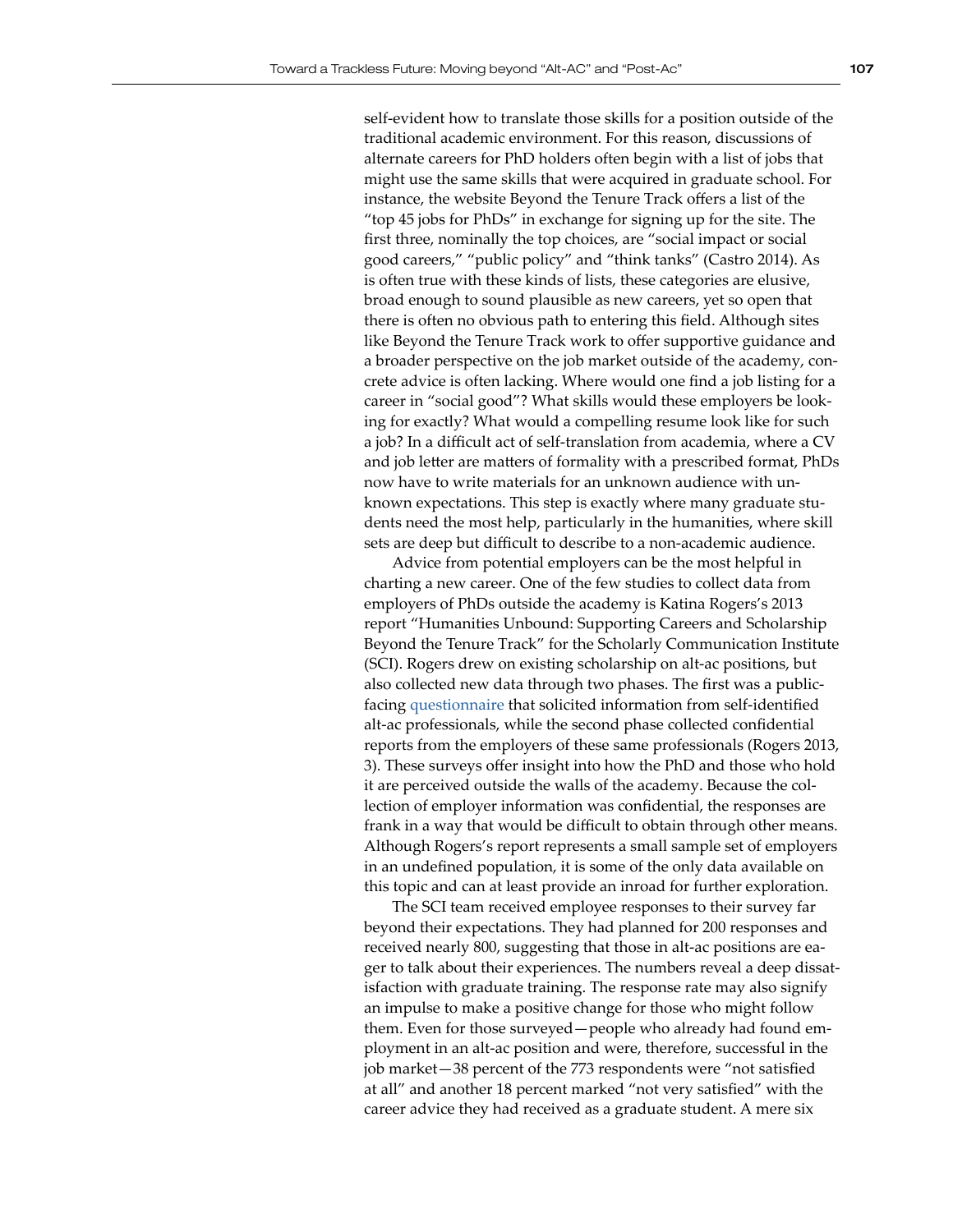percent reported being "very satisfied" with the advice they had received (Rogers 2013, 13). These data suggest that many on the alt-ac track had to forge a path on their own with little guidance or input from advisors or institutions. This is a key theme in any conversation of alt-ac jobs and one that needs to be continually addressed as more and more graduate students move in this direction.

Perhaps the most intriguing result of this survey was the discrepancy found between an employee's perception of the importance of certain skills or competencies and that of the employer (figure 1). These competencies are valuable in nearly any position, but the survey revealed the priorities of the employer as well as the gaps in graduate school training. For example, although 61 percent of the employees surveyed thought project management was the most important competency, only 37 percent of employers agreed, instead giving more weight to collaboration.<sup>8</sup> Employees may have put a high value on this skill because it seemed the most out of reach or difficult to attain. From the employer's perspective, it is a lower-level priority, yet it is where 85 percent said that they will have to invest the most time and energy into training an alt-ac employee (Rogers 2013, 15).



*Fig. 1: Most important competencies of the current position (reproduced from Rogers 2013, 14)*

When the space between need and required investment is large, the employer takes a greater risk in bringing an employee into the organization. The most effective way to address this gap and reduce the risk level is for the potential employee to confront these issues head on and assuage the concerns of the employer. For a graduate student, however, it can be difficult to know exactly where these issues lie and how to address them effectively. Despite the need for

<sup>8</sup> There were only 73 completed surveys on the employer side, a number approximately one-tenth the number of employee respondents, which may account for some of this discrepancy.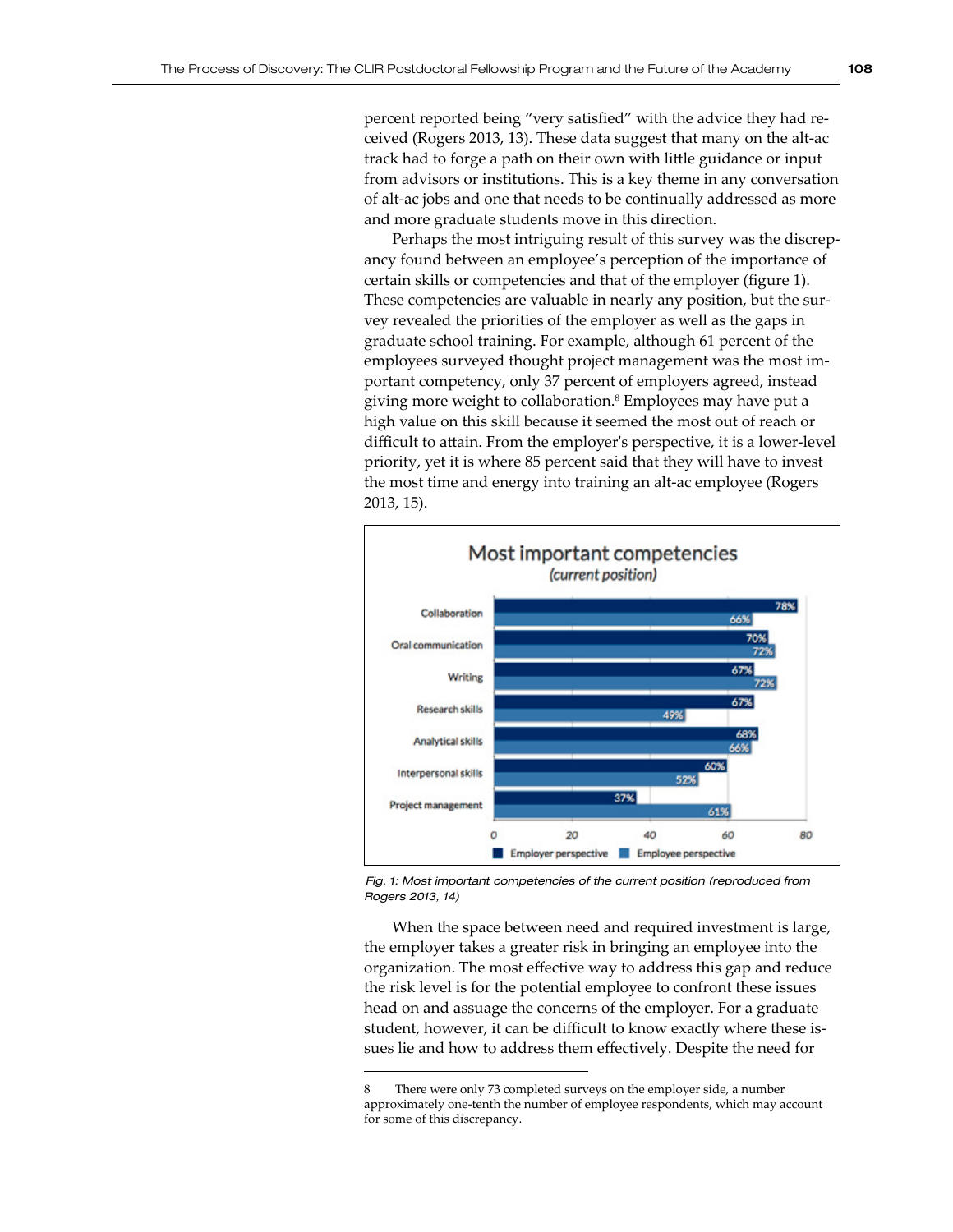more specific information regarding a transition from the academic world to the private sector, there is little available beyond generalized suggestions. Departments are beginning to keep better records on the placement of all of their graduates, but this information is still difficult to find in a single location or is not readily available to the public. When only the tenure-track placements are visible or accessible, potential networking opportunities are lost and it reinforces the notion that other employment is inferior or not worth noting. Other notions that networking, commercial writing, or shifting focus to private sector jobs constitute "selling out" or are acts contrary to the vocational idea of a PhD sometimes contribute to the lack of information as well. For some, the pursuit of knowledge is the highest goal (an idea likely to be fostered by those already in tenured positions). When advisors or department heads hold these notions of the academy, it can be hard for graduate students to ask for help or have these conversations in the open; they often must find resources on their own.

Adding to this difficulty is the fact that there is little guidance on how to gain experience in these competencies, from the practical skills such as project management and leadership to the less tangible factors such as interpersonal skills, communication, and adjustment to a 9–5, 12-months-a-year schedule with external deadlines. Many graduate students leave school with little or no job experience outside of academia and may never even have applied for a private sector job, making it particularly difficult for them to anticipate employer expectations.

The SCI report offers a glimpse at some of the risks employers see in taking on PhDs. In addition to the quantitative data collected, there are two questions at the end of the employer survey whose free-form responses reveal key employer anxieties that affect hiring decisions: (1) How are PhDs valued at your workplace? and (2) What recommendations would you make? Although this sample set is small and the responses are anonymous, several consistent threads emerge in these comments that are useful for grad students in the job market.

First, the more closely affiliated to academia the position, the higher the value of the PhD. The most common reason for placing a high value on a PhD is that the PhD holder can be an effective liaison between faculty members and the organization. (In this survey, academic administration and libraries were the most common organizations.) The "cultural capital" that the PhD holds is most useful in a setting where that particular degree and the deep research that it represents is understood. The PhD holder can anticipate the needs of faculty in terms of both research and pedagogy, and faculty often offer a greater degree of respect to employees with a PhD. If the position is in a specific field, the deep subject or content knowledge of the PhD holder also increases the value of the degree in the specific position. This cultural capital is a key difference between an alt-ac position and a post-ac one.

A post-ac job, or a job post-academy, is a new category that has emerged in this discussion. No longer a position housed within the greater body of a college or university, a post-ac job is a departure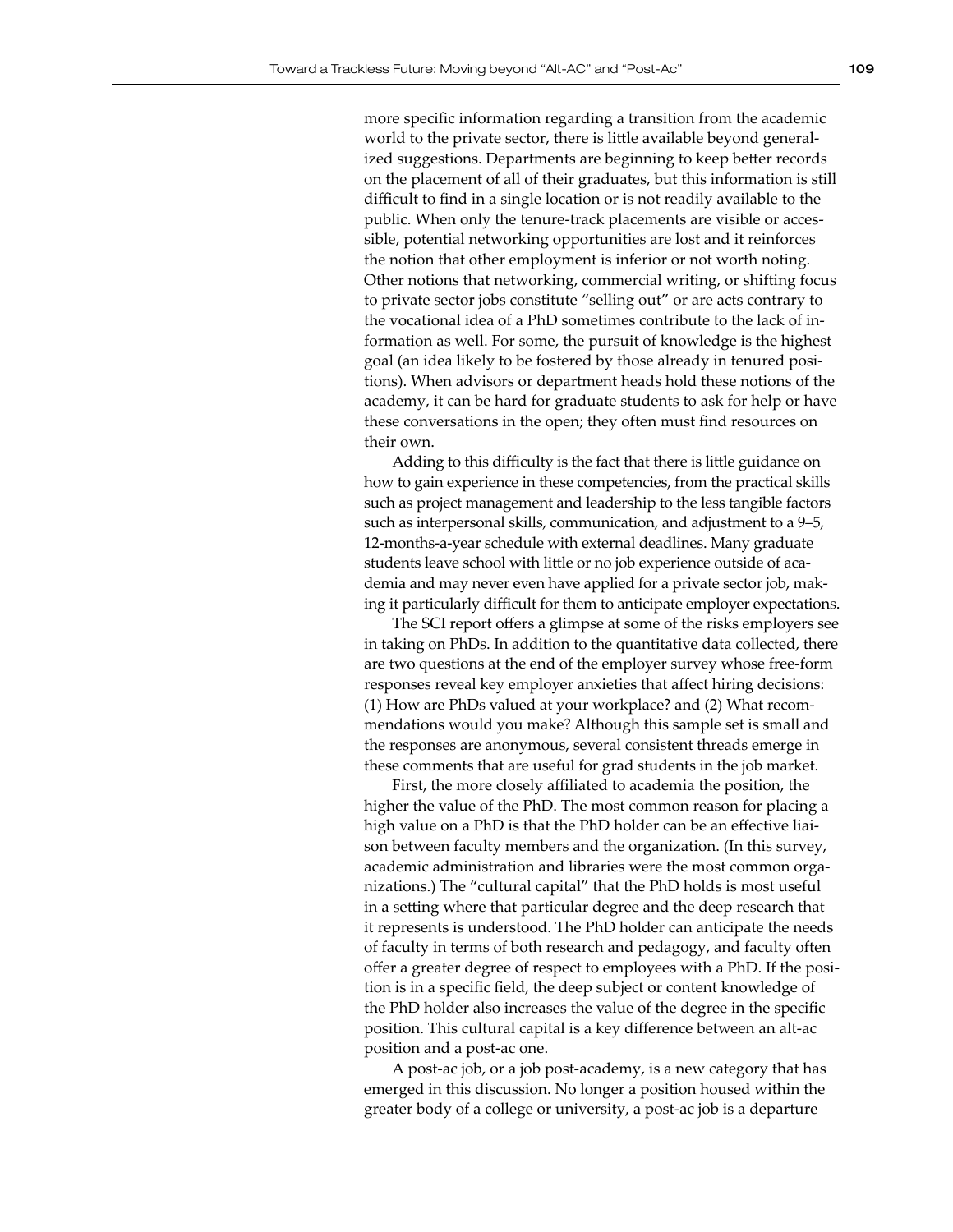from that world. Those pursuing a post-ac career must recognize that this move constitutes not just a change in direction or purpose, but a career change that may require additional training or a new start from an entry-level position. For those transitioning to an alt-ac career, CLIR functions as a bridge from graduate school, providing additional practical training to augment the PhD and hands-on experience during the fellowship. The American Council of Learned Societies (ACLS) Public Fellows program functions in a similar manner for those looking to move out of the academy entirely. Funded by The Andrew W. Mellon Foundation, the program "aims to expand the reach of doctoral education in the U.S. by demonstrating that the capacities developed in the advanced study of the humanities have wide application, both within and beyond the academy" (American Council of Learned Societies 2015). Whereas CLIR offers positions primarily in academic libraries and archives, ACLS Public Fellows receive two-year placements in nonprofit organizations and government agencies. Programs like this, though rare, help to identify the space between the classroom and the workplace. Helping graduate students understand what employers in the wider job market are looking for and how they can best describe their own skills in a way that is comprehensible to private sector employers helps them to launch a successful career outside of the academy.

Second, outside of the academy, an employer may see an applicant with a PhD as overprivileged and underqualified in a way that may be surprising to some recent graduates. The isolating, singular mode of research most common in the humanities results in an individual who has little experience in working on a team or reporting to others. One employer summarizes the general sense across those surveyed that the PhD "has high prestige value, but many of the PhD students have spent too long in school, become too narrowly specialized, and been trained to write for a very narrow audience" (Rogers 2013). When an employee approaches a private sector job as if it is an extension of graduate school, focusing on personal research and operating in isolation, that approach can often seem disconnected from the shared goals of the organization and may suggest a lack of investment in the job itself. One commenter went so far as to say that a PhD was detrimental to hiring, describing the candidates as "too interested in research" to be able to accomplish the projectbased goals of the position. Employers need people who can step into their new role, learn new tools and processes quickly, and work well within the pre-existing structures of the company or organization. Collaboration and teamwork are more highly valued here than any individual course of study.

Simply recognizing this perception of PhDs can affect an interview. Instead of spending time talking about the specific details of their dissertation, candidates would do well to directly address the nature of graduate study and how it has prepared them to meet the new challenges of the position for which they are applying. If an applicant lacks specific training or experience in project management or collaboration, it is better to address this lack directly and discuss an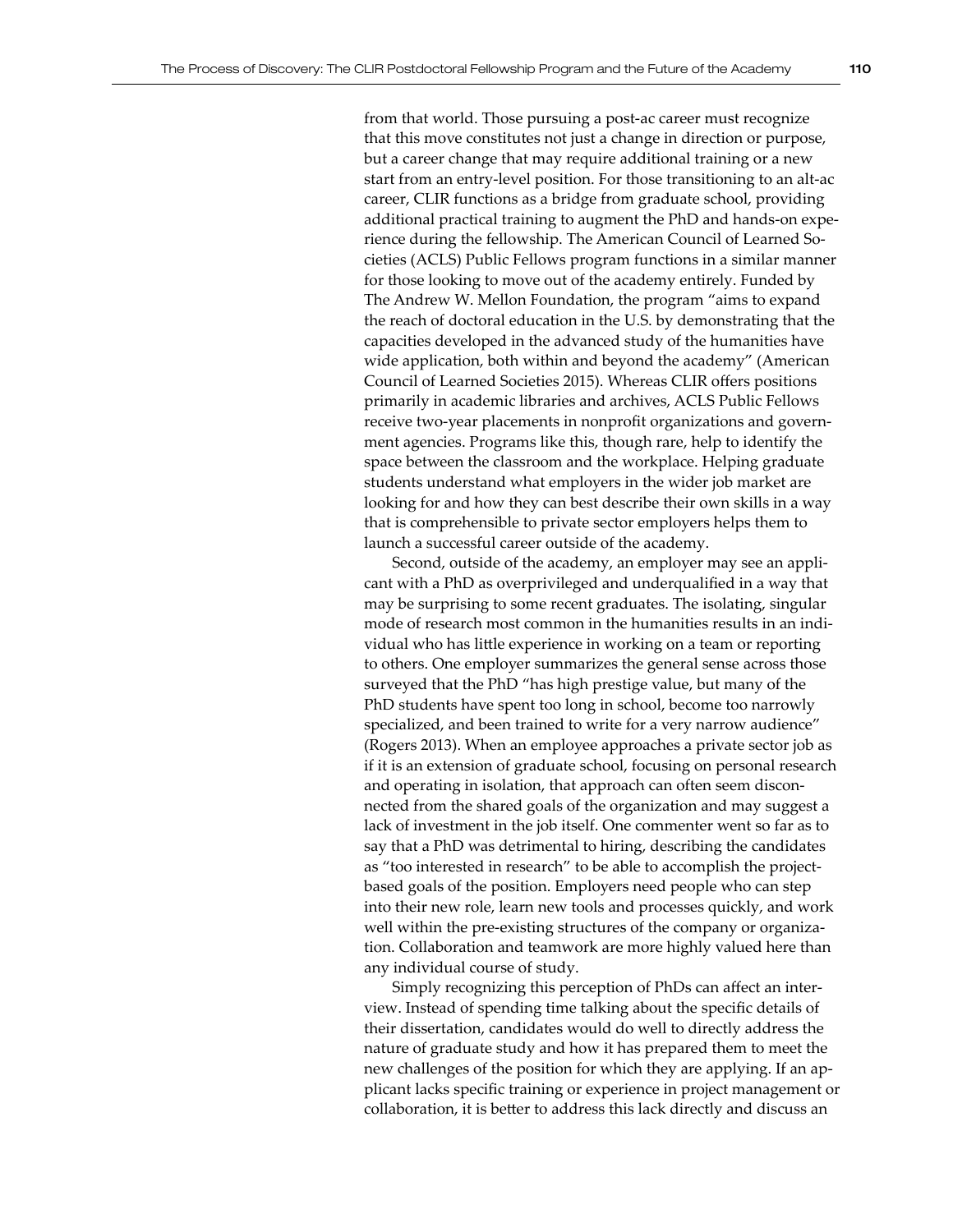interest in working on these skills on the job. Demonstrating a willingness to be a team player can alleviate employer concerns before they become an issue. Identifying such needs is the first critical step in repositioning an academic career for a post-ac position.

The most difficult work for a humanities graduate student is often translating the skills intrinsic to research and writing into practical skills. Research, analytical skills, and writing are often heralded as qualifications that can enable scholars to transition out of the academy. These broad categories are helpful, but only to a point. When not attached to specific examples, projects, or results, these terms lose their strength. Many of the employer respondents in the SCI survey acknowledged the talents of PhD holders in these areas, but were quick to note that those employees in their organizations who held master's degrees or had experience in the field were often just as proficient at research and writing as their PhD peers and had the advantage of needing less training in the more practical aspects of the job. A hiring committee for a position that typically requires only a bachelor's or master's degree will have to be persuaded that the PhD can bring something new and valuable to the table and is truly invested in the work. To best confront these obstacles and to most clearly identify employers' needs, more studies like the SCI survey would be helpful.

The Recruit UT program at the University of Texas at Austin offers its graduate students interested in non-academic positions a wealth of resources, including events like a Graduate Professional Development Week and recruiting events with UT alumni. They also offer access to the Liberal Arts Career Services, which provides specifically alt-ac career advice, including information on how to convert a CV to a resume and how to market a graduate student's skill set (Recruit UT 2015). Other institutions, including Emory University, UCLA, Stanford University, and Syracuse University, offer similar programs, inviting their graduate students to networking events that typically include guest speakers or panelists who are degree holders working in non-academic or non-teaching academic jobs.

For those not at one of these schools, graduate students can seek out information on their own by working through alumni networks or career services, and more generally by being open to refocusing their own perceptions of their work, skills, and abilities. The ability to communicate and explain their work outside the community of scholarly experts in a particular field is helpful not only in shifting a career trajectory, but also in shifting the conversation about the humanities in general. The work PhDs do is valuable and the skills they have are transferable, as long as they can articulate that work and those skills clearly to the professional world.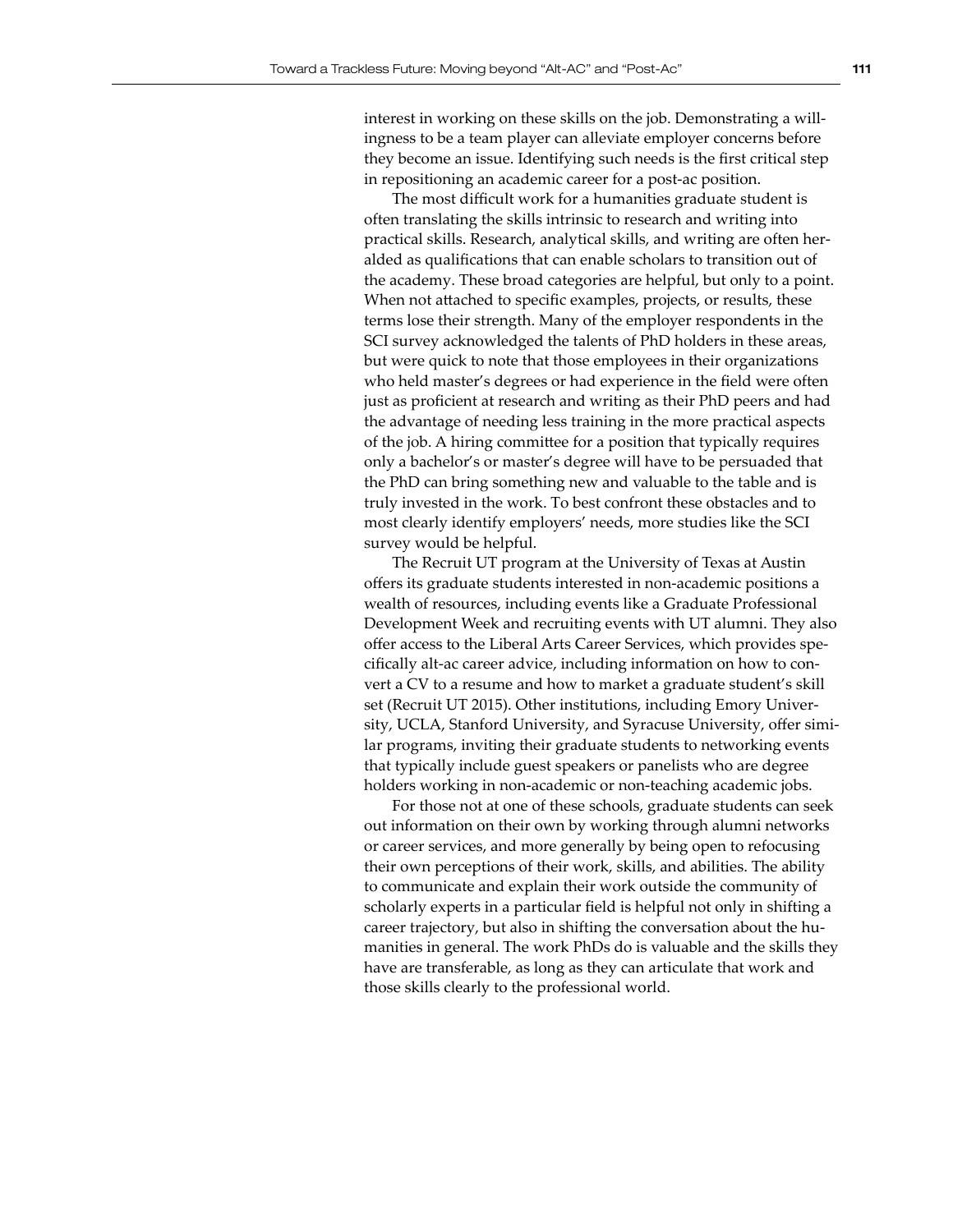# One Response: the CLIR Postdoctoral Fellowship Program

One program that has successfully mapped the knowledge and expertise that PhD holders acquire to the needs of academic libraries is the CLIR Postdoctoral Fellowship Program. Now in its twelfth year, the program places recent PhDs from all disciplines into academic libraries across North America, where they use their field-specific expertise to "develop research tools, resources, and services while exploring new career opportunities."<sup>9</sup> The program aims to match fellows' subject-based knowledge with institutions and projects where it will be well valued and used. Since 2004, 130 fellows have been awarded fellowships of one to three years in academic libraries, where the recipients have engaged in collaborative digital humanities projects, done subject- or language-specific collection development and archival processing projects, created research tools and resources, overseen special libraries, built digital scholarship centers, edited and contributed to significant library publication projects, established data curation practices, and expanded instructional technologies.10 The CLIR fellowship program, however, is not about creating and sustaining an alternative career track or trying to solve the problem of PhD glut; rather, it is a model that succeeds on the premise that PhD holders have valuable skills and competencies from which host institutions can genuinely benefit (CLIR 2014c).

The CLIR program directly addresses the graduate students' need to acclimate to a new kind of working environment by bridging the gap between individualistic, focused study and the collaborative, project-based nature of an academic library position. From the initial meeting of the new fellows at intensive summer training sessions on the Bryn Mawr College campus, the focus is on building a cohort and fostering collaboration. There, fellows are introduced to library culture and learn about some of the challenges, expectations, and tasks that they will face on the job. Moreover, fellows participate in yearly meetings and cross-cohort collaborations, such as the writing project that produced this volume. Overall, the program is designed not only to provide temporary postdoctoral employment in libraries, but also to equip fellows with additional skills that will help them establish long-term careers well beyond the limits of the fellowship.

The goals of the CLIR program and other alt-ac training programs (e.g., the ACLS Public Fellows Program) are not to establish the PhD as the base criterion for hiring in these alternative fields or to place more value on the PhD than on experience, but instead to help graduate students find a way to put their degree to good use. When the CLIR program was founded, the notion of taking PhDs into academic libraries that have traditionally been run by

<sup>9</sup> Although the CLIR Postdoctoral Fellowship Program initially placed humanities PhDs in academic libraries, the program expanded to formally include scientists and social scientists in 2012; for a complete program description, see CLIR 2014a. 10 For a more complete list of CLIR postdoctoral fellows' work descriptions, see CLIR 2014b.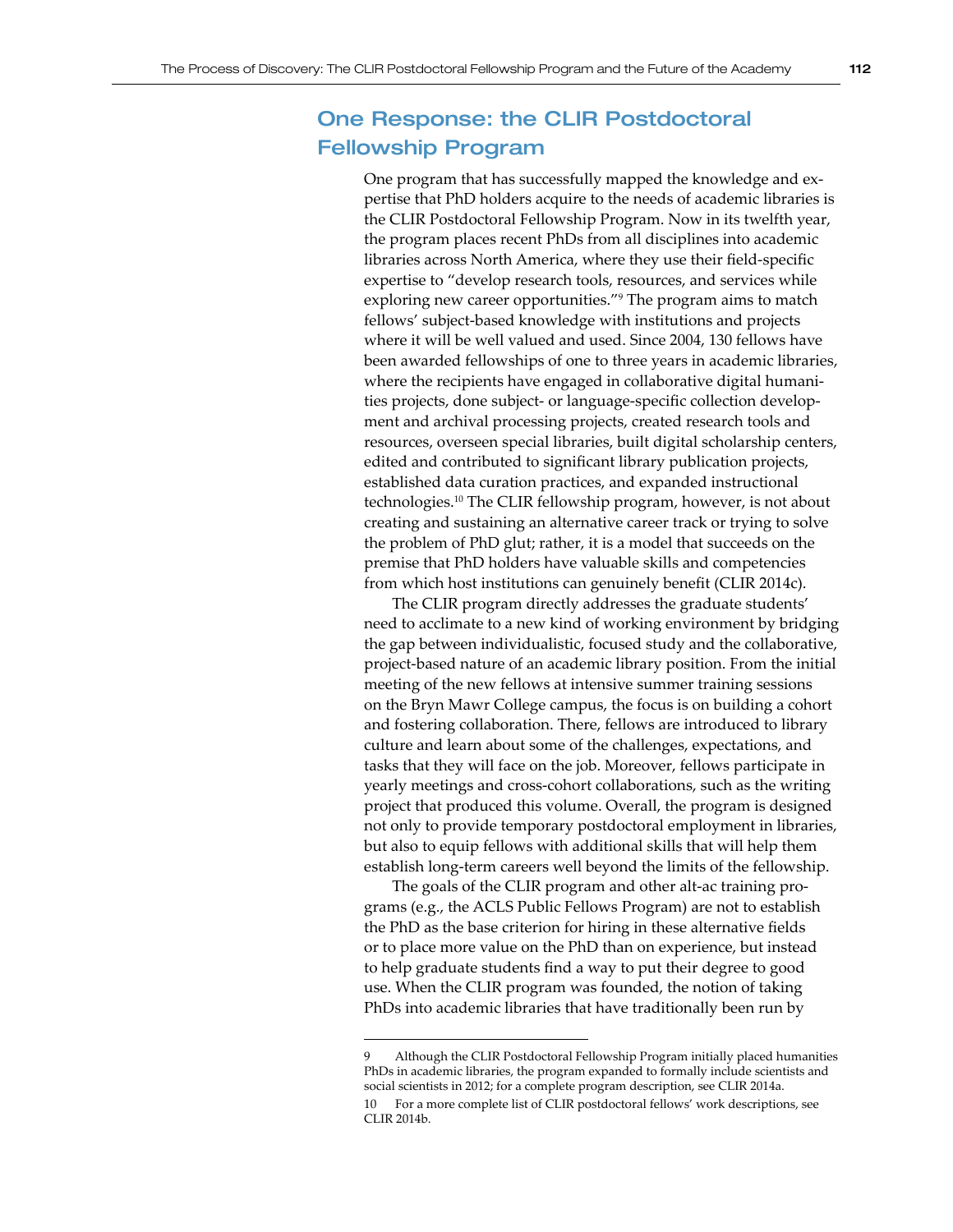professional librarians with MLIS degrees was a risky proposition. The inclusion of PhDs ratcheted up fears of credential creep that would dilute the value of the MLIS degree, forcing MLIS holders to pursue an extra degree in order to obtain jobs that were being given to, in this perspective, PhD holders desperate for employment. Moreover, there was concern that, although PhDs were well versed in a narrowly defined field of study, they had not sufficiently demonstrated a commitment to librarianship or trained in the functions of a library and job skills of a librarian. Some of the employers in the SCI survey shared these concerns. Although CLIR can help train PhDs to investigate alternate career paths, it remains critical that the degree holders themselves learn to articulate their value in a way that is productive, illustrating their willingness not just to retrain and refocus their goals, but also to be an active and committed participant in their new workplace. Fears about the program have receded and will continue to abate as the fellows add to the culture of the library without threatening its core foundations.

Much of the work that CLIR postdoctoral fellows do is related in some way to expanding digital research and tools within libraries and, more generally, in the academy. At the 2014 Coalition for Networked Information (CNI) meeting, CNI Director Clifford Lynch specifically cited CLIR fellows as a significant influence in moving digital scholarship forward in academic libraries. The connection that Lynch made between digital scholarship and libraries is crucial. Paralleling the increasing awareness of non–tenure-track careers for PhDs, there is a growing number of opportunities within the alt-ac stream for digital humanists, whose technical skills and interest in innovative research and pedagogical methods have not only helped open doors, but have also created the opportunities. As Miriam Posner (2013) has noted:

Alt-acs need not be digital humanists, but digital humanists have found the term to be particularly congenial, since many of us happen to hold these hybrid jobs, and since a founding principle of digital humanities work—that one can think through and articulate humanistic principles in unconventional ways complements the nontraditional, praxis-based scholarship that many alt-acs perform.

The CLIR Postdoctoral Fellowship Program is an example of how CLIR is carving out new opportunities for PhDs that simultaneously complement their highly specific subject training, while arming them with innovative professional tools.

As an organization, CLIR has been a leading advocate for the twenty-first century research library, where digital scholarship and pedagogy are central.<sup>11</sup> The postdoctoral fellowship program is one of the ways that the organization builds interdisciplinary and

<sup>11</sup> For more information on this vision for libraries, see "Changing and Expanding Libraries" in this volume.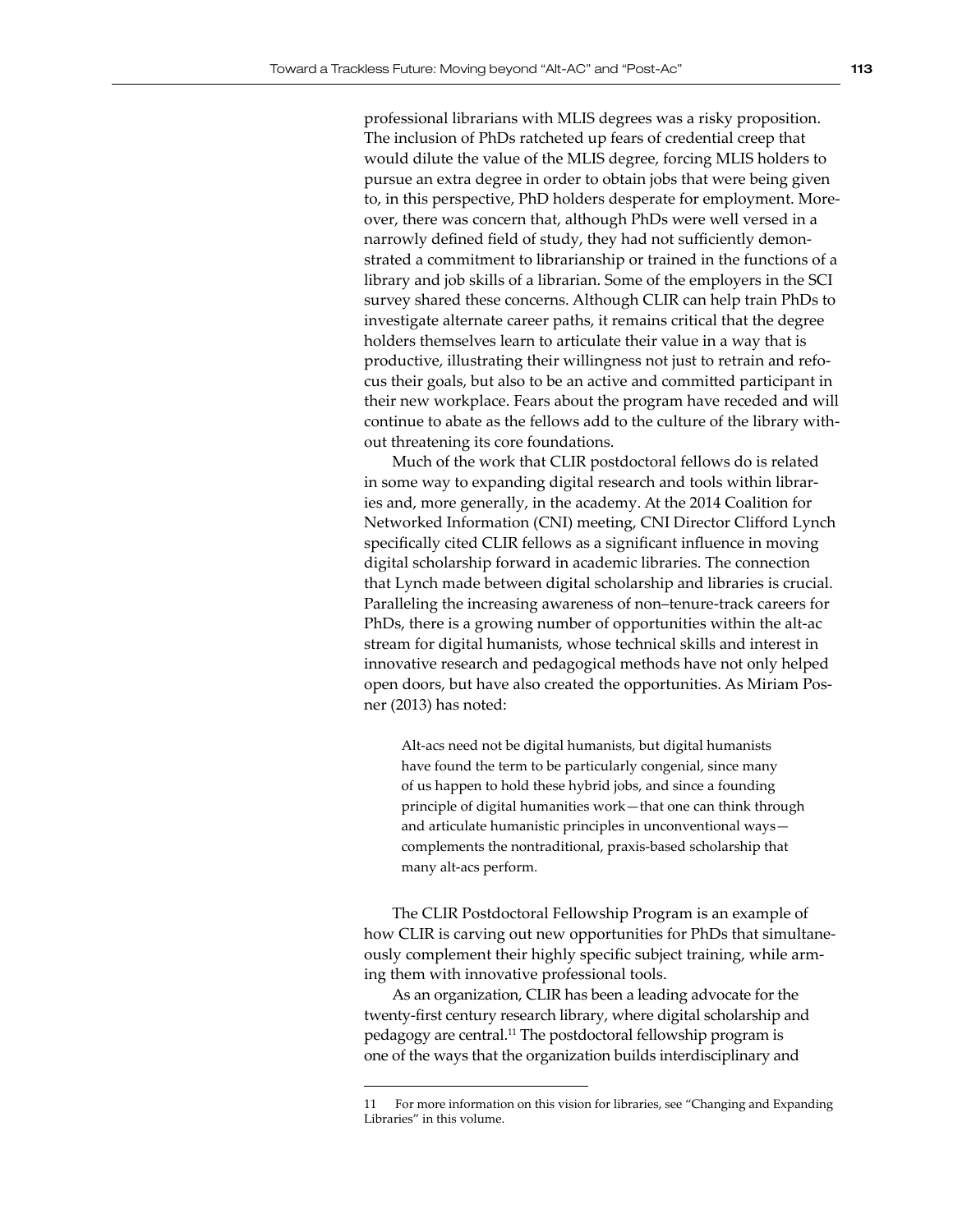cross-institutional collaborations situated "at the nexus of libraries, scholarship, and technology" (Henry and Smith 2013, 64). With their extensive subject expertise related to research and teaching, PhDs help strengthen the connection between scholars and the library as a research institution, providing new insight into the latter's role in the academy. Many of the current fellows are focused on developing specific digital projects at their host institutions. Others are working on broader projects aimed at strengthening the presence of digital humanities initiatives on their campuses, while data curation and digital pedagogy are two other important areas in which the fellows are working.

A significant number of host institutions have regularly indicated that CLIR fellows are a valuable asset to their libraries by offering permanent positions to fellows. At least 11 CLIR fellows—approximately 15 percent of those who have finished the program—took permanent positions at their host institutions upon completion of the fellowship. Coauthors Marta Brunner and Brian Croxall, for example, both worked at the institutions that hosted their fellowships— UCLA and Emory University, respectively. Brunner's recent appointment as the new college librarian at Skidmore College suggests that her experience in the CLIR program, as well as her subsequent time at the UCLA Library, positioned her to succeed in a library environment. Similarly, former CLIR fellows have indicated that the program is generally a successful bridge between completing their doctoral work and full-time employment.

It should be noted, however, that 36 of the 130 CLIR postdoctoral fellows are current fellows. Although there is a small number unaccounted for, most former fellows—82 percent—are employed in full-time careers.<sup>12</sup> Approximately half of former CLIR fellows have continued to work in libraries or digital humanities centers, and the other half generally returned to their academic field, most landing tenure-track jobs (CLIR 2014b). With respect to the traditional academic job market, many fellows reported that the CLIR program was beneficial. In her 2009 report, Marta Brunner notes that, of the fellows she interviewed, several found their CLIR postdoctoral experience key to tenure-track employment because it provided them with concrete skills, such as grant writing and scholarly communication expertise, to which they did not have exposure in graduate school (Brunner 2009, 172).

Regardless of where they ended up, former fellows credit the program with deepening their understanding of the way information and research are organized and curated. The importance of good data curation as a research practice prompted CLIR to initiate a new track of fellowships devoted to data curation in the sciences and social sciences in 2012; the program has been recently expanded to data curation in the humanities and the visual arts. These postdoctoral positions, in particular, highlight data management as crucial in the era of digital scholarship, not simply a storage and preservation issue facing libraries.

<sup>12</sup> At the time of writing, we were unable to find the current job positions of 13 former CLIR fellows.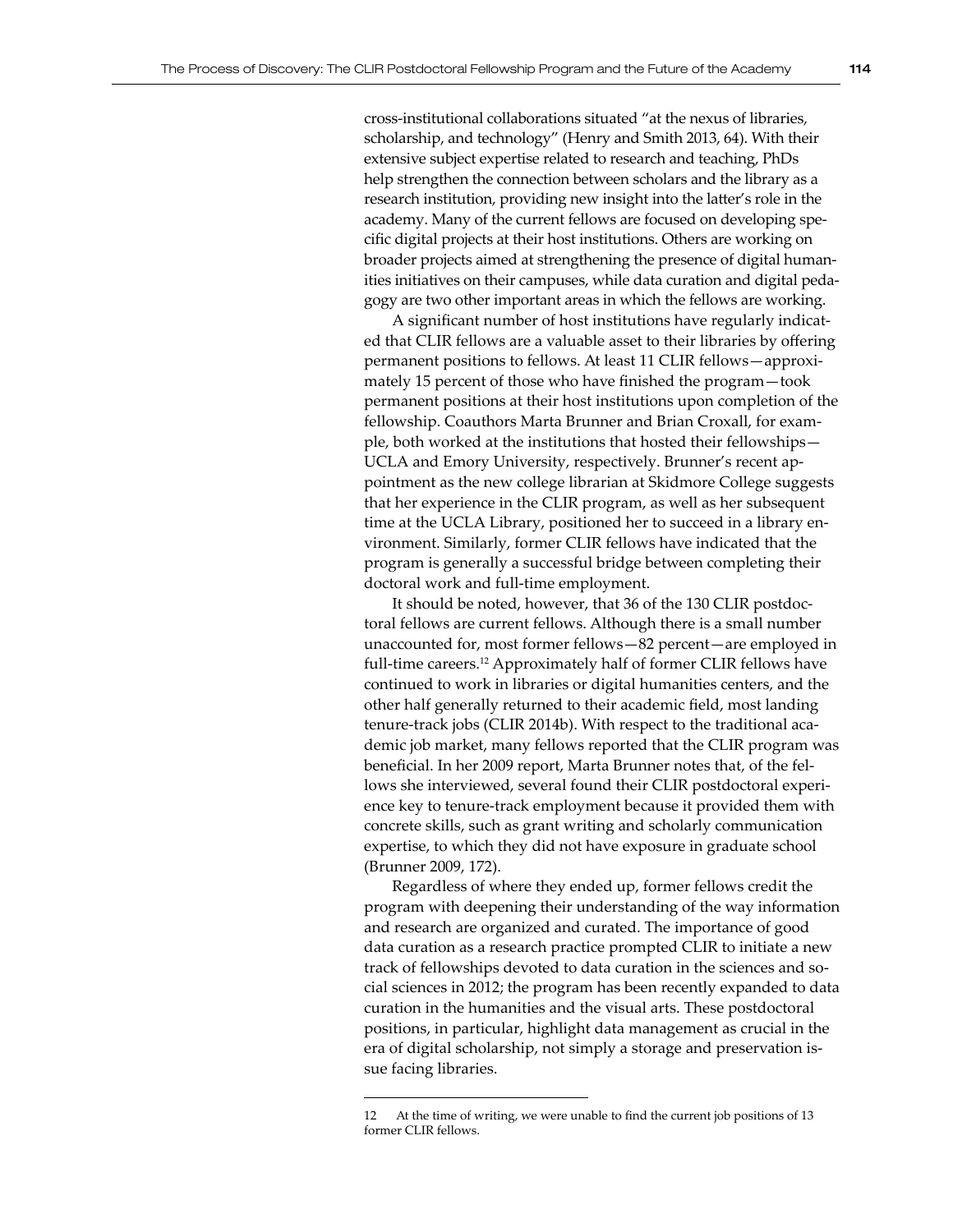Perhaps more compelling than the statistics about the fellows' career paths is the anecdotal evidence provided by fellows about their experiences. Current and former CLIR fellows were attracted to the program for a number of reasons, but frustration and lack of offers on the tenure-track job market are common factors that motivate applicants.<sup>13</sup> Andrew Asher, an anthropologist and CLIR fellow from the 2010 cohort, said that he initially felt that his first year on the academic job market was a "failed search" and that he only reluctantly applied to the CLIR program (Asher 2014). His fellowship, however, made him realize that he could treat libraries as a kind of "field site," engaging his ethnographic training to ask "anthropological questions about the nature of information use and its interrelationships with other cultural processes" (Asher 2014). He now occupies the hybrid role of an anthropologist-librarian at Indiana University. Similarly, Brian Croxall initially applied only for tenure-track jobs in his final year as doctoral student in English at Emory University. As a graduate fellow in Emory's Center for Interactive Teaching, however, his vision of academic work expanded, and he began applying for both traditional teaching positions and alt-ac jobs. With a PhD in hand, he landed interviews for every alt-ac job that he applied to, securing a CLIR fellowship at Emory in 2010 (Croxall 2011). Other fellows have noted that the CLIR postdoctoral positions immediately appealed to them as a good match for their expertise and interests. Marta Brunner's survey of the program suggested that former fellows were especially attracted to placements on very specific, bounded projects (2009, 167). Likewise, current CLIR fellow and coauthor of this essay, Meridith Beck Sayre, was delighted to see a position announcement at Indiana University on the Chymistry of Isaac Newton project; as a historian of science with a strong interest in book history and experience working in a rare book library, Beck Sayre could not have envisioned a more suitable postdoctoral opportunity.

Regardless of how they initially came to the program, CLIR fellows generally report that they used various aspects of their academic training in their fellowships, including their research skills, ability to communicate effectively with faculty, and teaching expertise, and that they gained additional experience leveraging digital and administrative skills. Moreover, CLIR fellows report that they gained valuable experience that helped them secure jobs in both academic libraries and on the tenure-track market. As noted, about half of all previous CLIR fellows are now employed in libraries. Obviously, the program does a good job of training PhDs for this kind of work by giving them hands-on experience in the library environment.

Although there has been some controversy over whether this type of fellowship can replace a traditional library degree, most CLIR fellows reported in Brunner's study that they did not assume the program provided adequate training to pursue a career as a librarian (2009, 173). Patricia Hswe was a fellow at the University of Illinois at Urbana-Champaign in the Slavic and East European Library between

<sup>13</sup> The following section draws on both formal reports and published remarks that have appeared in print and online by former and current CLIR fellows.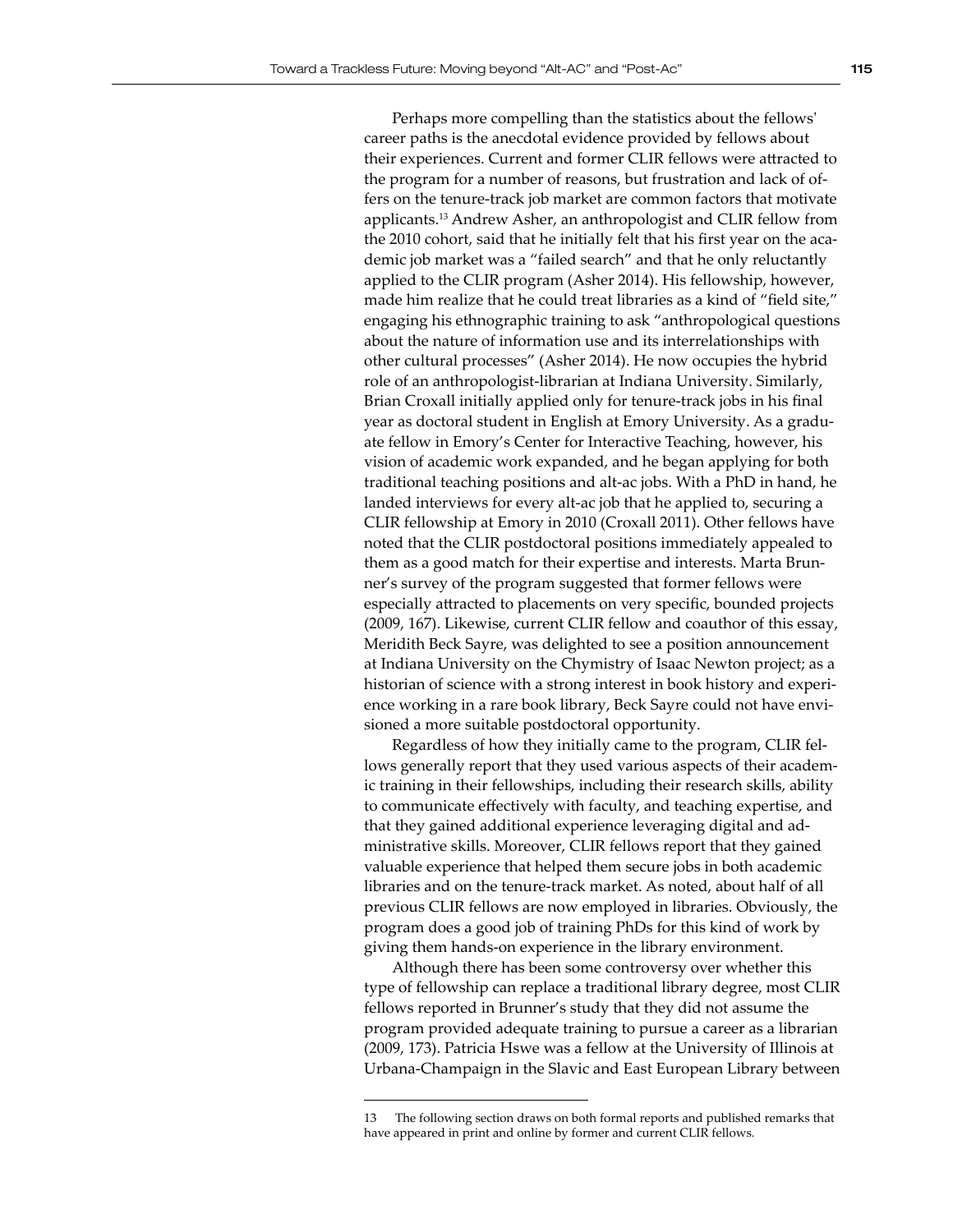2004 and 2006, where her work on creating digital resources led her to complete an MLIS at the same institution. Hswe is now the digital content strategist and head of [ScholarSphere](https://scholarsphere.psu.edu/) User Services at the Penn State University Libraries.<sup>14</sup> Similarly, Amanda Watson completed a library degree after her postdoctoral fellowship and is now a humanities subject specialist librarian at the Elmer Holmes Bobst Library at New York University. For Brunner, who has not pursued a library degree, the CLIR fellowship experience gave her not only on-the-job experience with collection development, outreach, instruction, reference, and other professional functions, but also a higher-level perspective on academic libraries. This tandem expertise prepared her to take on leadership roles at the UCLA Library and to become the college librarian at a liberal arts college.

Increasingly, there is a need for people who can inhabit the traditional roles of the scholar as teacher and researcher, as well as that of the information professional. As the space and place of libraries change with a greater focus on digital knowledge production and dissemination, and as centers of digital scholarship emerge, CLIR fellows are well positioned to occupy hybrid positions as scholars who have a deep understanding of how to preserve, access, curate, and circulate information. Of course, PhDs in the humanities and social sciences are only one potential source of this kind of expertise, but their abundance can be a valuable resource for libraries. Over the last two years, the CLIR Postdoctoral Fellowship Program has grown significantly, granting new fellowships to more than 40 recent PhDs. The program's growth is evidence of an increased interest in, and need for, graduates with both technical and humanistic skill sets. In other words, the expansion of the program is, itself, evidence that *someone* thinks the program is working.

### Conclusions and Recommendations

Clearly, those in higher education and prospective graduate students themselves need more and better data before they can fully grasp the current state of graduate education and determine how best to improve career placement for PhD students across the disciplines (see Pannapacker 2013). The Council of Graduate Schools has made a good step in this direction with its recent study, *Understanding PhD Career Pathways for Program Improvement* (Allum, Kent, and McCarthy 2014). In the meantime, we offer the following observations and recommendations.

#### Cultural Reorientation

One of the reasons that the current state of doctoral education has become a crisis is that the cultural expectations, at least in the humanities, have included an assumption that doctoral training is

<sup>14</sup> Hswe described her CLIR experience, along with former fellows Amanda Watson, Amanda French, and Christa Williford, in Watson et al. 2011.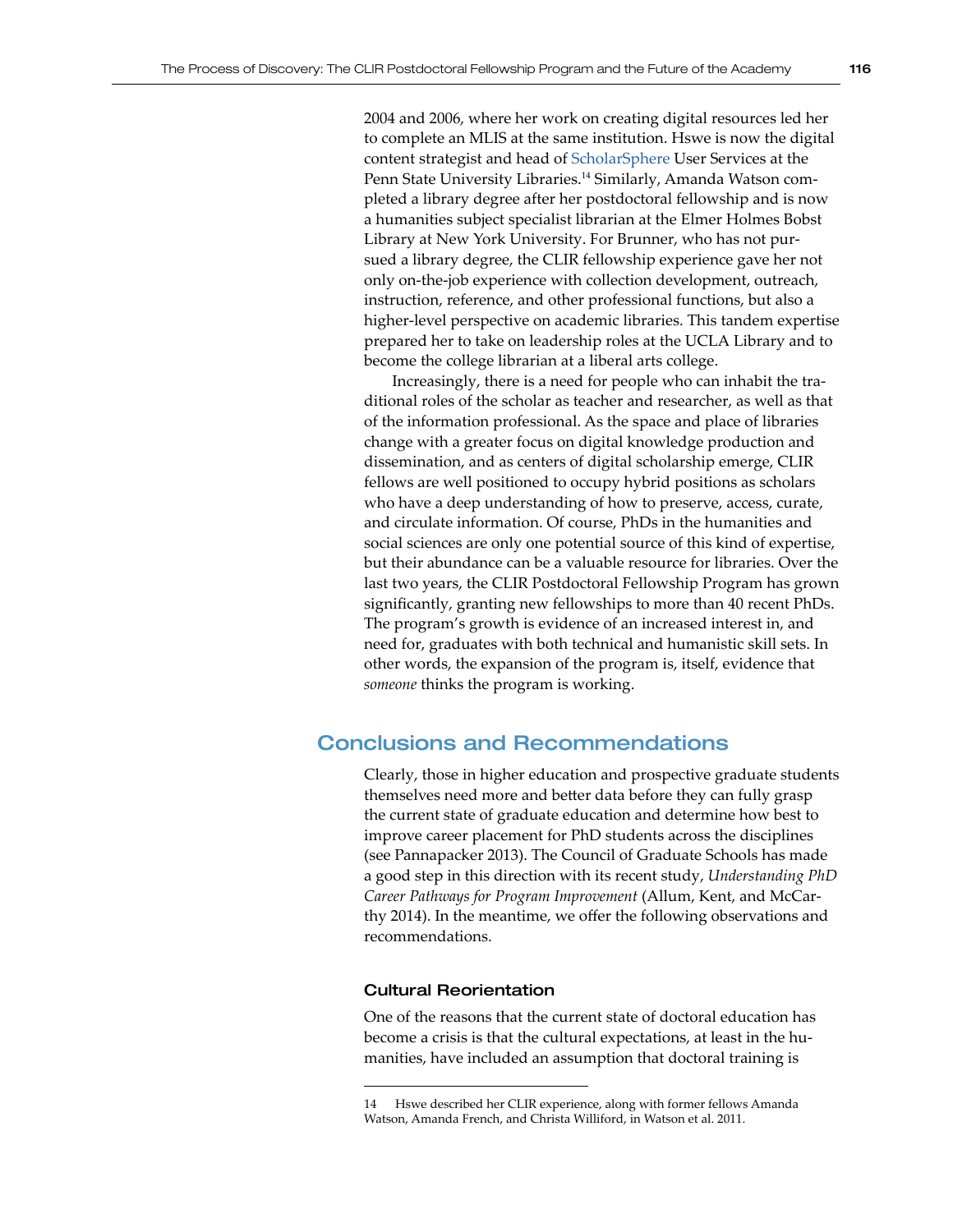valuable only if it results in a tenure-track faculty career. Given the success stories of doctorally trained individuals who find meaningful employment outside the tenure track, this assumption is not consistent with reality. Thus, according to Anthony Grafton and James Grossman, "A first step towards adjusting graduate education to occupational realities would be to change our attitudes and our language, to make clear to students entering programs in history that we are offering them education that we believe in, not just as reproductions of ourselves, but also as contributors to public culture and even the private sector" (2011).

There is no failure in graduating with a PhD and going on to an alt-ac career. In fact, as Cassuto and Jay point out, this diversification of "occupational realities" is very much in line with the original mission of the American graduate education system. They observe, "The job of these public universities was, from the beginning, to advance all kinds of professions in utilitarian as well as theoretical ways" (Cassuto and Jay 2015, 87). Although there will still be disappointment for those graduate students who pursued a PhD solely for the purpose of becoming a tenure-track faculty member but did not find such employment, having conversations much earlier in their graduate careers with faculty advisors about a broader range of career options may shift the conversations about graduate study in higher education away from crisis talk.

Acknowledging the broader usefulness and applicability of doctoral training opens the way for fresh thinking about the graduate curriculum and the kinds of culminating work—besides the traditional dissertation—that could produce the skills needed in a variety of jobs besides college-level teaching and research. Cassuto and Jay and others pin a significant portion of the responsibility for ushering in these changes on existing tenured faculty (Cassuto and Jay 2015, Grafton and Grossman 2011, and Pannapacker 2013). Nevertheless, there are things that others can do both to recognize and to take advantage of the incredibly rich pool of talent and expertise that is the unemployed and underemployed PhD holders.

#### Skills Realignment

The CLIR Postdoctoral Fellowship Program has shown that holding a PhD does not make one a librarian or even a valuable library staff member. Skills and knowledge make an individual a valuable addition to the library organization. In the humanities, these skills have traditionally included the ability to teach, do intensive research, think analytically, and distill new knowledge into written form that others can use. But are these the skills that employers outside the tenure track need most? According to Cassuto and Jay, "Any realistic twenty-first-century approach to graduate education in the humanities needs to recognize that such an education involves the teaching of practical, transferable skills that can prepare graduates for a wide range of jobs outside higher education" (2015, 89). Similarly, in his 2012 speech to the Council of Graduate Schools, MLA President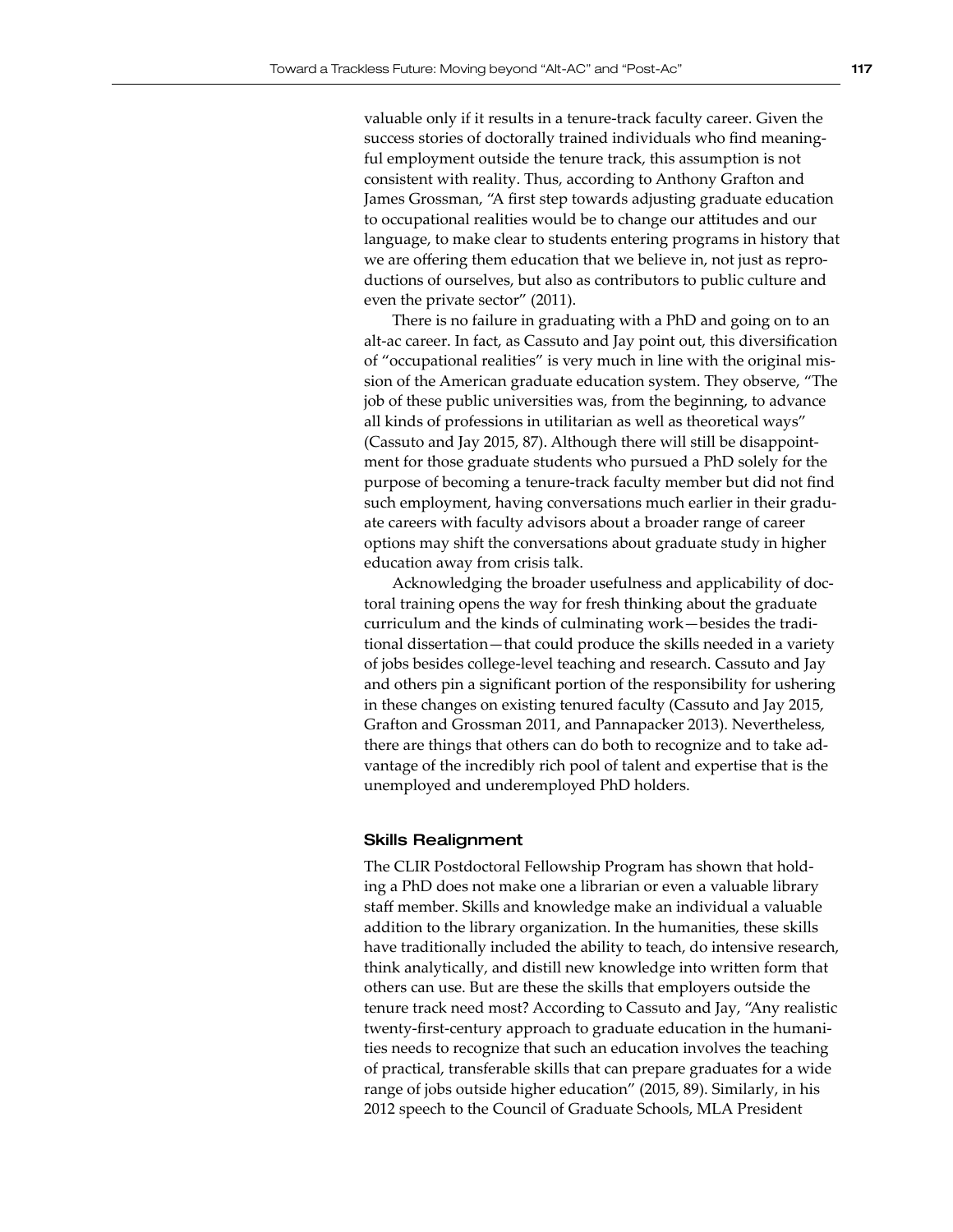Michael Bérubé suggested that graduate students ought to be taught the practical skill of collaboration, though he acknowledged that "the question will be how it's valued by future employers" (Flaherty 2012)

Although current tenured faculty may be most responsible for updating graduate curricula, this question of "practical, transferable skills" suggests that libraries and other institutions that seek to draw on the pool of otherwise unemployed and underemployed PhDs ought to take steps to ensure that doctoral programs, especially in the humanities, are *aware* of opportunities outside academia and understand what skills and expertise are most valuable in those settings. Furthermore, if graduate programs are going to overhaul their curricula, potential alt-ac employers should communicate with those in higher education about the skills and expertise that they will be looking for in 5–10 years. At the same time, potential employers ought to find out what PhDs in relevant fields are actually learning and producing these days in order to better understand their value to the organization and the potential for a good match.

#### Things That Graduate Students Can Do

As for graduate students, one way to ensure that they are more likely to finish their doctorate with "marketable" skills and expertise is to think beyond the limits of their degree program's discipline. Bérubé suggests that an important way to prepare PhDs for a more diverse set of career options is to encourage interdisciplinarity (Flaherty 2012). Working across disciplines may expose graduate students to a wider range of research and professional contexts, and they may develop a broader, more versatile skill set along the way. Furthermore, the creativity involved in working across established disciplines may help students and their mentors to forge new, unforeseen avenues for the doctorally trained.

In a recent *Chronicle of Higher Education* article, Julie Miller Vick and Jennifer S. Furlong (2015) map out a strategy and timeline for graduate students who want to simultaneously pursue both tenure-track and altac job opportunities. Part of their advice regarding the non-academic job market is to "start reaching out to people in fields of interest with whom you might conduct informational interviews" (Vick and Furlong 2015). Many successful applicants to the CLIR Postdoctoral Fellowship Program spoke at length with previous fellows to learn more or met with librarians or archivists beforehand to learn more about the profession.<sup>15</sup> In these conversations, it is important to make an effort to really understand the other field's or profession's context. What are the burning issues and trends affecting that field or profession? What is the field's core mission? What are the current and emerging staffing models? Are there brand new, trailblazing or otherwise nontraditional positions being created that might suit a PhD holder, or would a PhD holder be more likely to fit into a traditional role?

<sup>15</sup> The authors of this essay have personal experience and anecdotal evidence based on their experiences with subsequent CLIR fellow cohorts to support this claim.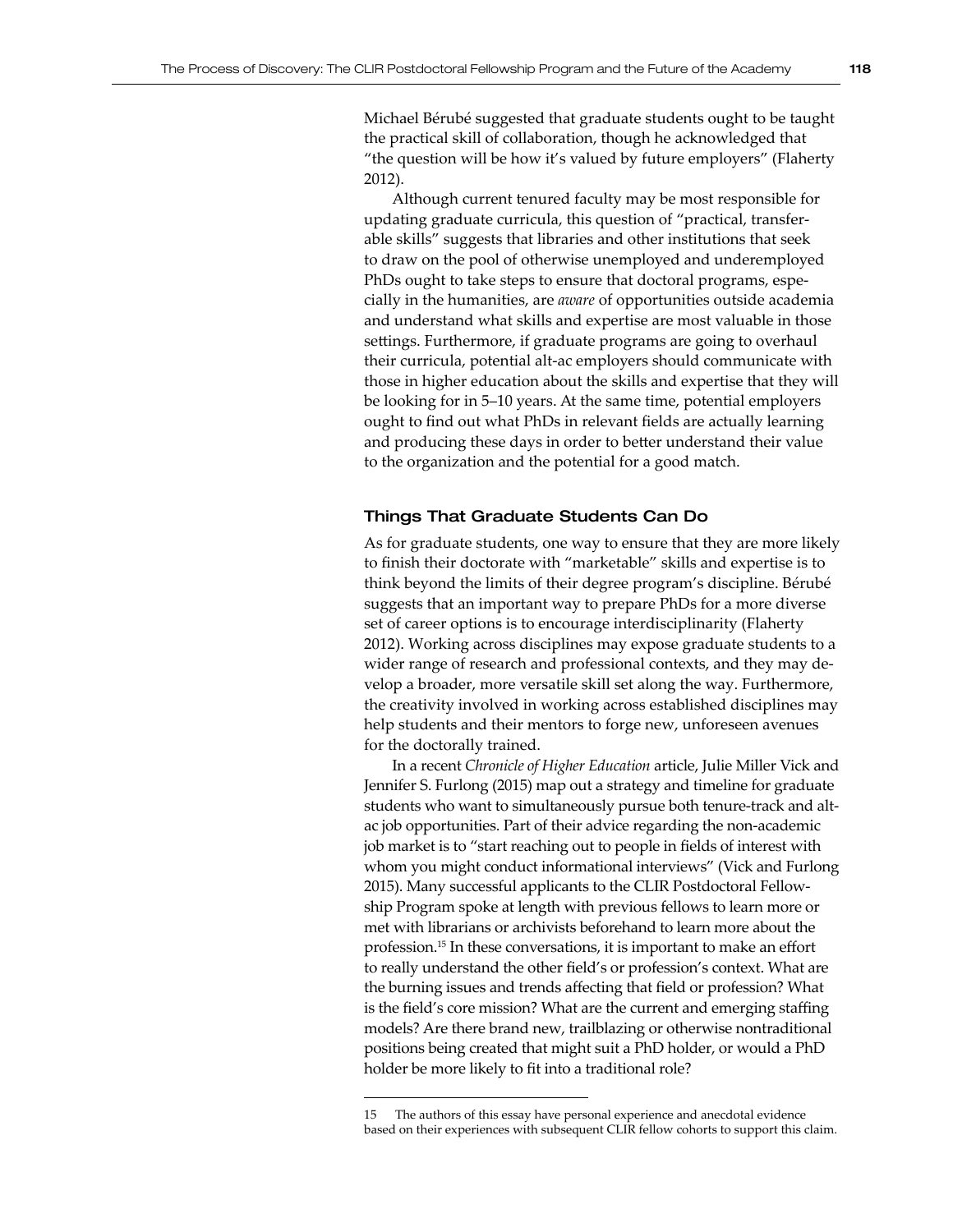### **Closing**

To sum up, it will take bold action on a number of fronts to unravel the Gordian knot of structural conditions and cultural practices that constitute the so-called crisis of graduate education. In the meantime, though, the pool of PhD holders who have not found tenure-track jobs ought to be considered a resource rather than a liability. After all, as William Pannapacker asserts, the tenure track cannot now be understood as the just reward for the excellent few: "I have known too many extraordinarily talented and productive long-term adjuncts to believe that academe is a meritocracy" (Pannapacker 2013). We miss great opportunities if we assume that those who do not land tenure-track jobs are damaged goods.

The very talk of tracks—tenure, alt-ac, post-ac—may itself be part of the problem. As the CLIR Postdoctoral Fellowship Program has demonstrated, there is not one, or even three, tracks that fellows take from their postdoctoral experience. Instead, there is a productive matching of needs with relevant knowledge and expertise that in most cases benefits both the host institution and the postdoctoral fellow. Indeed, our collective goal should be to make this matching process less serendipitous and more programmatic. Increasing the number of opportunities like the CLIR Postdoctoral Fellowship Program could have a significant, positive impact on graduate education and on the sectors in which newly minted PhDs find their first homes. The CLIR program has worked because it recognizes that academic libraries actually benefit from the skills and expertise that doctorally trained individuals bring to library work. The success of the program suggests that we ought to have a broader concept of what a PhD is for. Ideally, we should be collectively working toward a normalization of what are now viewed as alternatives.

Imagine that we have been in a drought situation with a full cistern that is overflowing. The CLIR program has essentially been trying to sponge up that overflow and squeeze that moisture on library crops rather than letting it evaporate. As important as that effort has been, the goal should not be a proliferation of mop-up services. The longer-term goal should be to re-pipe the cistern so that the water flows directly to whichever crops could use the moisture. In other words, successful normalization means that the CLIR program might actively be rendering itself unnecessary over time because more PhDs would be coming out of their programs trained to be library professionals. Programs in other sectors could prompt similar kinds of reforms that, over time, produce PhDs who are ready and able to work in their organizations. Thus, alt-ac or post-ac become regular  $ac^{16}$ 

To be sure, the mere mention of PhD holders emerging from their graduate work "trained to be library professionals" will raise once more an enormous red flag for academic librarians who, as credentialed professionals, have been concerned that (1) the MLS or MLIS would be displaced as the professional degree of choice for librarian positions, resulting in a pool of unemployed library degree holders,

<sup>16</sup> Thanks to Peter R. Murray for the cistern metaphor.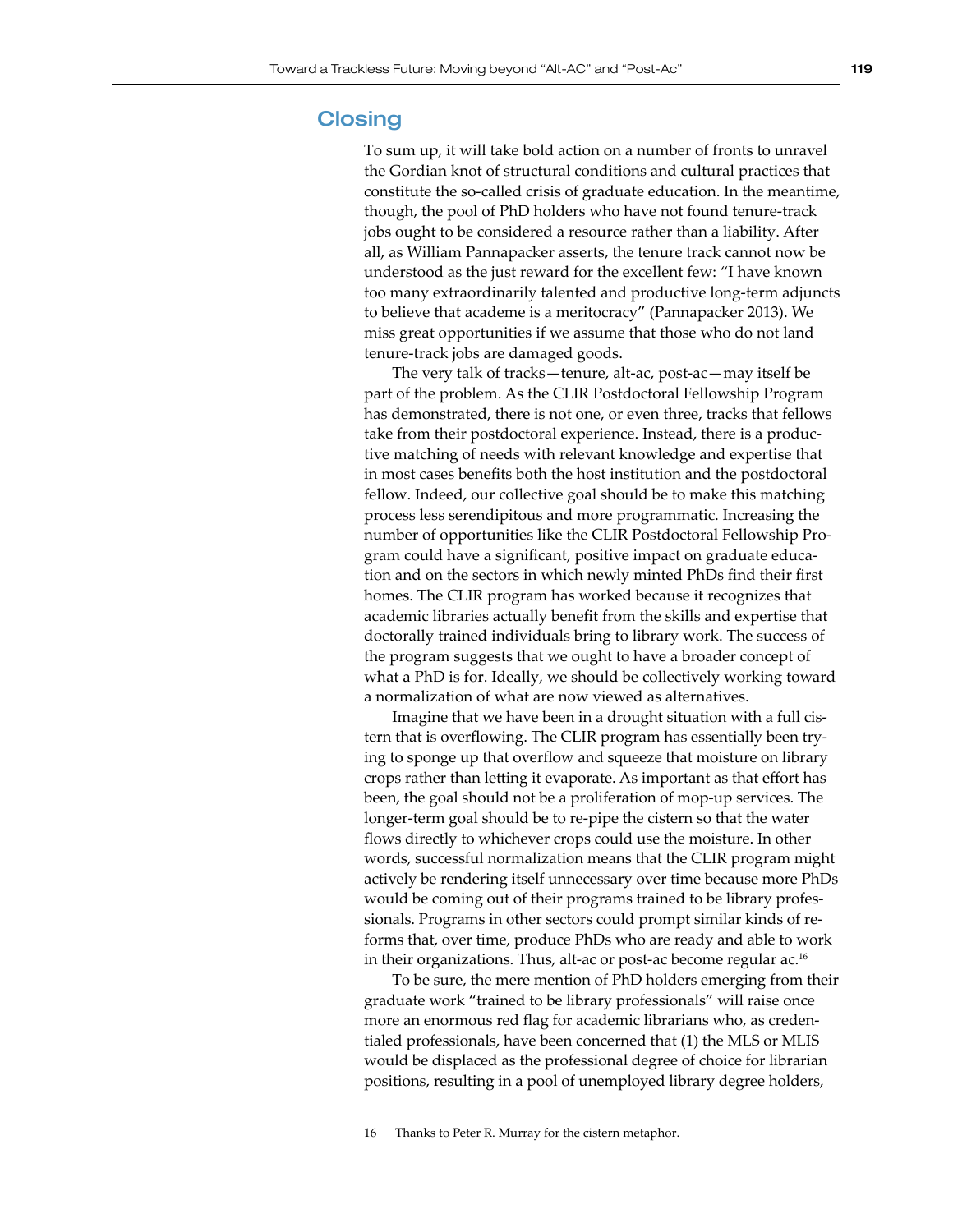and (2) libraries would no longer be staffed and led by library professionals who understand and value the core tenets of librarianship (i.e., information literacy, access, privacy, preservation). However, the CLIR program has demonstrated that an influx of 130 PhD holders into libraries over the past 12 years has not resulted in a marked displacement of MLS or MLIS holders. Institutions that have hosted CLIR fellows may be taking library work in new directions—into data curation, for example—but library schools are also moving in these directions as more courses are being offered in these areas.17 Not *all* PhD holders need to be qualified to work in libraries; however, those graduate students who view academic library work as a potential career option could work with their advisors to cultivate the skills and expertise needed in libraries *before* they graduate rather than with an additional degree or a postdoctoral program.

Furthermore, the CLIR model should not be limited to the library sector. Employers in a broad range of professions and sectors could and should become more closely connected to higher education, first through structured programs like the CLIR Postdoctoral Fellowship and then through the normalization process.

### References

*All URLs are current as of September 1, 2015*

#Alt-Academy. 2011. Available at [http://mediacommons.futureofthe](http://mediacommons.futureofthebook.org/alt-ac/)[book.org/alt-ac/](http://mediacommons.futureofthebook.org/alt-ac/).

Allum, Jeffrey R., Julia D. Kent, and Maureen Terese McCarthy. 2014. *Understanding PhD Career Pathways for Program Improvement*. Washington, DC: Council of Graduate Schools. Available at [http://www.](http://www.cgsnet.org/ckfinder/userfiles/files/CGS_PhDCareerPath_report_finalHires.pdf) [cgsnet.org/ckfinder/userfiles/files/CGS\\_PhDCareerPath\\_report\\_final](http://www.cgsnet.org/ckfinder/userfiles/files/CGS_PhDCareerPath_report_finalHires.pdf)-[Hires.pdf](http://www.cgsnet.org/ckfinder/userfiles/files/CGS_PhDCareerPath_report_finalHires.pdf).

American Council of Learned Societies. 2015. ACLS Public Fellows. Available at <http://www.acls.org/programs/publicfellows/>.

Asher, Andrew. 2014. Alt-Ac by Accident. #Alt-Academy. Blog post, Jan. 6, 2014. Available at [http://mediacommons.futureofthebook.org/](http://mediacommons.futureofthebook.org/alt-ac/pieces/alt-ac-accident) [alt-ac/pieces/alt-ac-accident](http://mediacommons.futureofthebook.org/alt-ac/pieces/alt-ac-accident).

Benton, Thomas H. 2009. Graduate School in the Humanities: Just Don't Go. *The Chronicle of Higher Education*, Jan. 30. Available at <https://chronicle.com/article/Graduate-School-in-the/44846>.

Benton, Thomas H. 2010. The Big Lie About the "Life of the Mind." *The Chronicle of Higher Education*, Feb. 8. Available at [http://chronicle.](http://chronicle.com/article/The-Big-Lie-About-the-Life-of/63937/) [com/article/The-Big-Lie-About-the-Life-of/63937/](http://chronicle.com/article/The-Big-Lie-About-the-Life-of/63937/).

Bethman, Brenda, and C. Shaun Longstreet. 2013. The Alt-Ac Track. *Inside Higher Ed*, Jan. 14. Available at [https://www.insidehighered.](https://www.insidehighered.com/advice/2013/01/14/essay-preparing-academic-or-alt-ac-careers) [com/advice/2013/01/14/essay-preparing-academic-or-alt-ac-careers](https://www.insidehighered.com/advice/2013/01/14/essay-preparing-academic-or-alt-ac-careers).

<sup>17</sup> Information Studies programs at the University of Illinois, the University of North Carolina, and the University of Maryland all offer tracks in data curation, for example. See Keralis 2012 for a more detailed description of data curation education.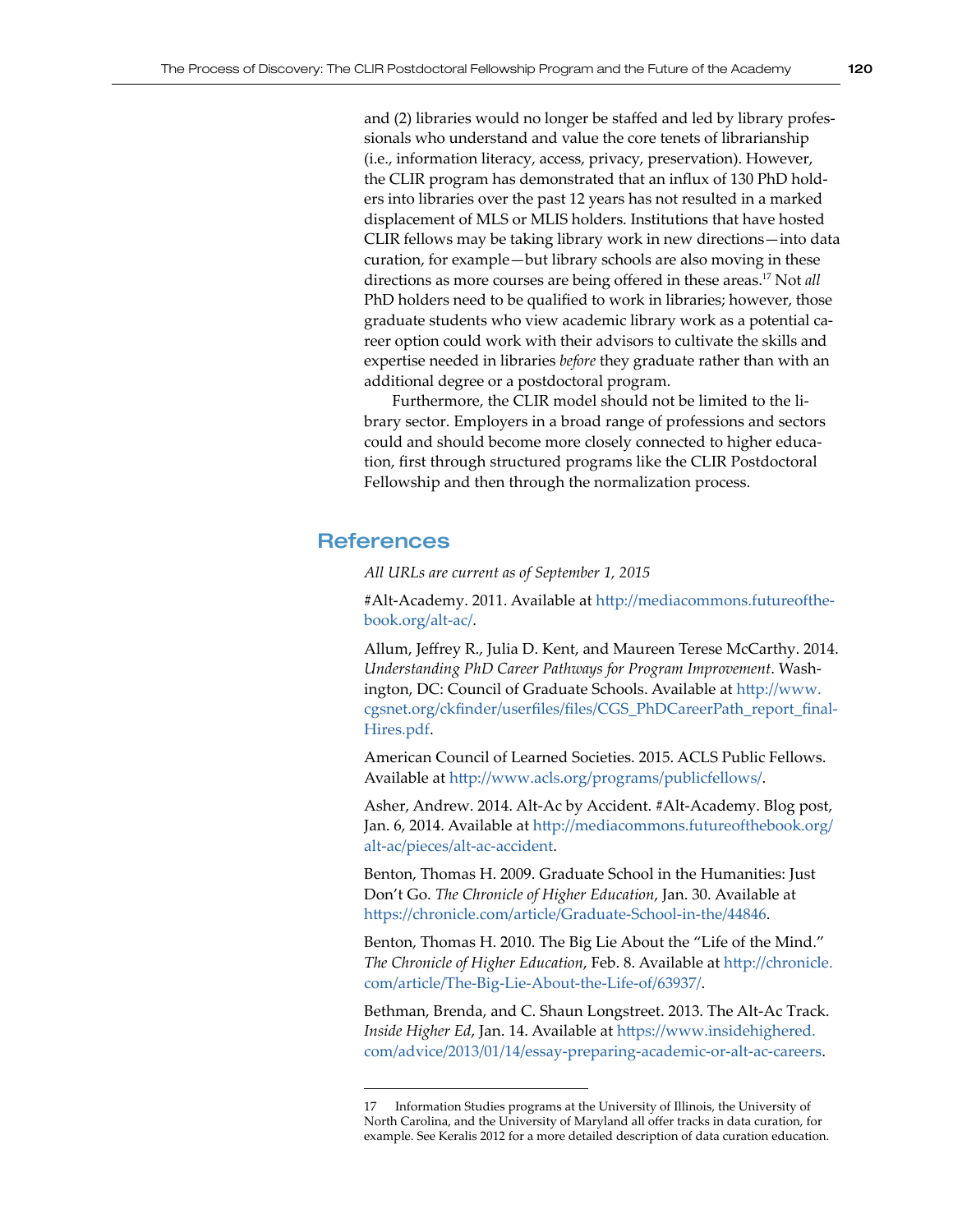Bousquet, Marc. 2002. The Waste Product of Graduate Education: Toward a Dictatorship of the Flexible. *Social Text* 20 (1):81–104.

Bousquet, Marc. 2003. The Rhetoric of "Job Market" and the Reality of the Academic Labor System. *College English* 66 (2):207–228.

Brunner, Marta. 2009. Ph.D. Holders in the Academic Library: The CLIR Postdoctoral Fellowship Program. In *The Expert Library: Staffing, Sustaining, and Advancing the Academic Library in the 21st Century*, edited by Scott Walter, Vicki Coleman, and Karen Williams, 158–189. Chicago: Association of College & Research Libraries.

Cassuto, Leonard, and Paul Jay. 2015. The PhD Dissertation: In Search of a Usable Future. *Pedagogy: Critical Approaches to Teaching Literature, Language, Composition and Culture*. 15 (1): 81–92.

Castro, Fatimah Williams. 2014. Top 45 NonAcademic Careers for PhDs. Beyond the Tenure Track. Available at [http://beyondthetenure](http://beyondthetenuretrack.com/)[track.com/](http://beyondthetenuretrack.com/).

CLIR (Council on Library and Information Resources). 2014a. CLIR Postdoctoral Fellowship Program. Available at [http://www.clir.org/](http://www.clir.org/fellowships/postdoc) [fellowships/postdoc](http://www.clir.org/fellowships/postdoc).

CLIR (Council on Library and Information Resources). 2014b. Current and Previous Fellows. Available at [http://www.clir.org/](http://www.clir.org/fellowships/postdoc/fellowsupdate) [fellowships/postdoc/fellowsupdate](http://www.clir.org/fellowships/postdoc/fellowsupdate).

CLIR (Council on Library and Information Resources). 2014c. Information for Hosts. Available at [http://www.clir.org/fellowships/](http://www.clir.org/fellowships/postdoc/hosts) [postdoc/hosts](http://www.clir.org/fellowships/postdoc/hosts).

Covey, Denise Troll. 2013. Opening the Dissertation: Overcoming Cultural Calcification and Agoraphobia. *triple C* 11 (2):543–557. Available at <http://www.triple-c.at/index.php/tripleC/article/view/522>.

Croxall, Brian. 2011. Playing for Both Teams, Winning on One. #Alt-Academy. Blog post, May 6, 2011. Available at [http://mediacommons.futureofthebook.org/alt-ac/pieces/](http://mediacommons.futureofthebook.org/alt-ac/pieces/playing-both-teams-winning-one) [playing-both-teams-winning-one](http://mediacommons.futureofthebook.org/alt-ac/pieces/playing-both-teams-winning-one).

Cuthbert, Denise, and Tebeje Molla. 2015. PhD Crisis Discourse: A Critical Approach to the Framing of the Problem and Some Australian "Solutions." *Higher Education* 69 (1): 33–53.

Drakeman, Donald L. 2013. The Highly Useful Crisis in the Humanities. *The Chronicle of Higher Education*, August 26. Available at [http://](http://chronicle.com/article/The-Highly-Useful-Crisis-in/141227/) [chronicle.com/article/The-Highly-Useful-Crisis-in/141227/](http://chronicle.com/article/The-Highly-Useful-Crisis-in/141227/).

Flaherty, Colleen. 2012. Fixing Humanities Grad Programs. Inside Higher Ed. 7 December 2012. Available at [https://www.](https://www.insidehighered.com/news/2012/12/07/mla-president-says-reforming-graduate-education-humanities-requires-hard-decisions) [insidehighered.com/news/2012/12/07/mla-president-says](https://www.insidehighered.com/news/2012/12/07/mla-president-says-reforming-graduate-education-humanities-requires-hard-decisions)[reforming-graduate-education-humanities-requires-hard-decisions](https://www.insidehighered.com/news/2012/12/07/mla-president-says-reforming-graduate-education-humanities-requires-hard-decisions).

Gee, Gordon, et al. 2010. Graduate Humanities Education: What Should Be Done? *The Chronicle of Higher Education*, April 4. Available at <http://chronicle.com/article/Forum-The-Need-for-Reform-in/64887/>.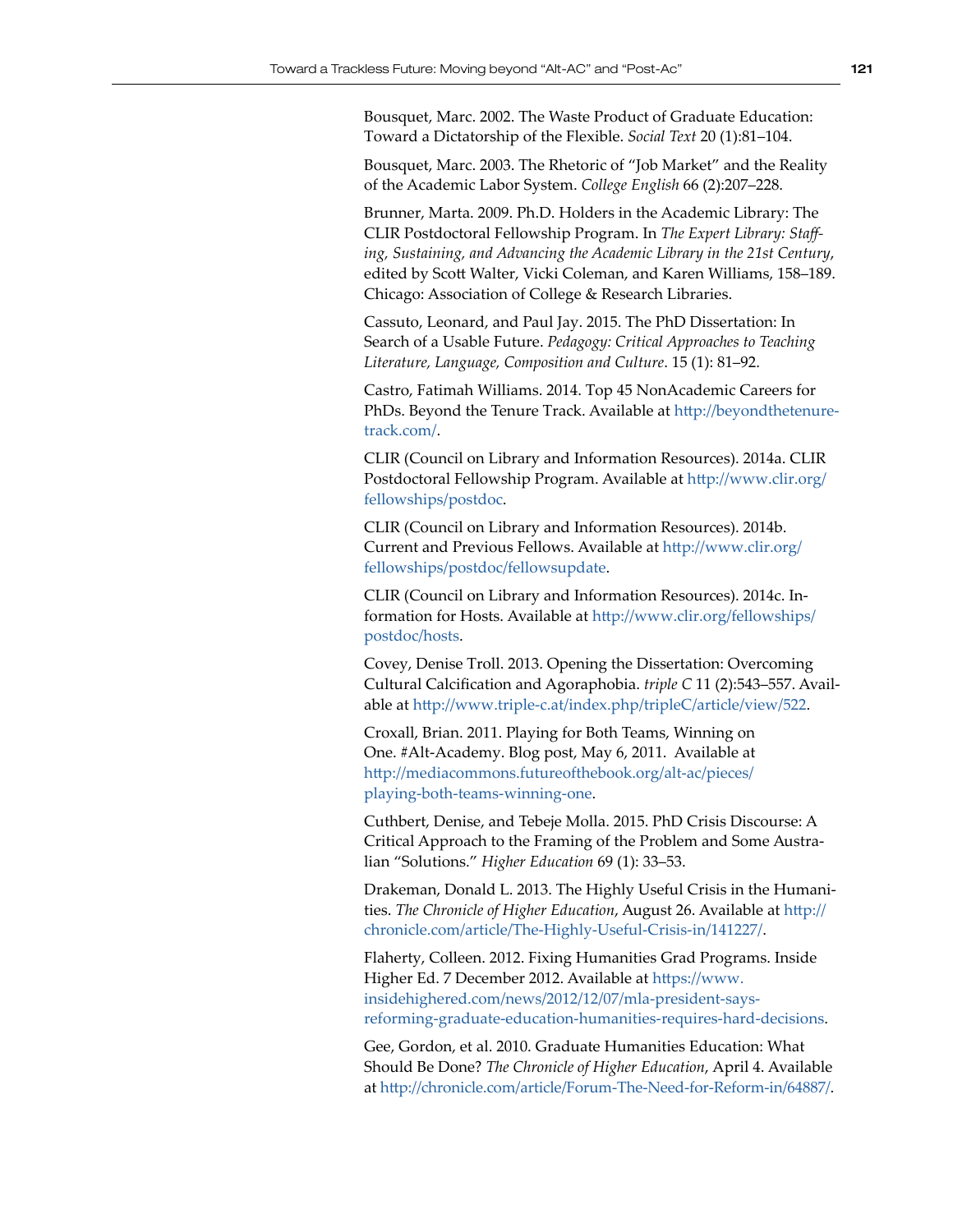Grafton, Anthony, and James Grossman. 2011. No More Plan B: A Very Modest Proposal for Graduate Programs in History. *Perspectives on History* 49 (7). Available at [http://www.historians.org/](http://www.historians.org/publications-and-directories/perspectives-on-history/october-2011/no-more-plan-b) [publications-and-directories/perspectives-on-history/october-2011/](http://www.historians.org/publications-and-directories/perspectives-on-history/october-2011/no-more-plan-b) [no-more-plan-b](http://www.historians.org/publications-and-directories/perspectives-on-history/october-2011/no-more-plan-b).

Hamilton, Kendra, and Ronald Roach. 2003. Is there a Crisis in Graduate Education? *Black Issues in Higher Education* 20 (10): 20.

Henry, Charles J., and Kathlin Smith. 2013. With Other Minds: Collaboration in a New Environment—A View from the Council on Library and Information Resources. In *Mergers and Alliances: The Wider View*, edited by Anne Woodsworth and W. David Penniman. *Advances in Librarianship* 36. Bingley, UK: Emerald Group Publishing Limited, 63–84. doi:[10.1108/S0065-2830\(2013\)0000036006](http://dx.doi.org/10.1108/S0065-2830%282013%290000036006).

Keralis, Spencer D. C. 2012. Data Curation Education: A Snapshot. In *the Problem of Data*. Washington, D.C.: Council on Library and Information Resources. Available at [http://www.clir.org/pubs/reports/](http://www.clir.org/pubs/reports/pub154/education) [pub154/education](http://www.clir.org/pubs/reports/pub154/education).

Laurence, David. 1998. Employment of 1996–7 English PhDs: A Report on the MLA's Census of PhD Placement. *ADE Bulletin* 121 (Winter 1998): 58–69.

Margadant, Ted W. 1999. The Production of PhDs and the Academic Job Market for Historians. *Perspectives on History* 37 (5) (May 1999). Available at [http://www.historians.org/](http://www.historians.org/publications-and-directories/perspectives-on-history/may-1999/the-production-of-phds-and-the-academic-job-market-for-historians) [publications-and-directories/perspectives-on-history/may-1999/](http://www.historians.org/publications-and-directories/perspectives-on-history/may-1999/the-production-of-phds-and-the-academic-job-market-for-historians) [the-production-of-phds-and-the-academic-job-market-for-historians](http://www.historians.org/publications-and-directories/perspectives-on-history/may-1999/the-production-of-phds-and-the-academic-job-market-for-historians).

Modern Language Association. 2011. A Survey of Placement of 2006–2007 Graduates from Doctoral Programs in the United States and Canada. December 2011. Available at [http://www.mla.org/pdf/](http://www.mla.org/pdf/survey_phdplacement_0607.pdf) [survey\\_phdplacement\\_0607.pdf](http://www.mla.org/pdf/survey_phdplacement_0607.pdf).

Modern Language Association. 2014a. *Report on the MLA* Job Information List*, 2013–14*. Fall 2014. Available at [http://www.mla.org/pdf/](http://www.mla.org/pdf/rpt_jil_1314web.pdf) [rpt\\_jil\\_1314web.pdf](http://www.mla.org/pdf/rpt_jil_1314web.pdf).

Modern Language Association. 2014b. Report of the Task Force on Doctoral Study in Modern Language and Literature. Available at [http://www.mla.org/report\\_doctoral\\_study\\_2014](http://www.mla.org/report_doctoral_study_2014).

National Science Foundation. 2013. Survey of Earned Doctorates. Available at <http://www.nsf.gov/statistics/srvydoctorates/>.

Nowviskie, Bethany. 2014. #altac Origin Stories. Storify. Available at <https://storify.com/nowviskie/altac-origin-stories>.

Pannapacker, William. 2013. Just Look at the Data, if You Can Find Any. *The Chronicle of Higher Education*, June 17. Available at [http://](http://chronicle.com/article/Just-Look-at-the-Data-if-You/139795/) [chronicle.com/article/Just-Look-at-the-Data-if-You/139795/](http://chronicle.com/article/Just-Look-at-the-Data-if-You/139795/).

Peabody, Rebecca. 2014. *The Unruly PhD: Doubts, Detours, Departures, and Other Success Stories*. New York: Palgrave Macmillan.